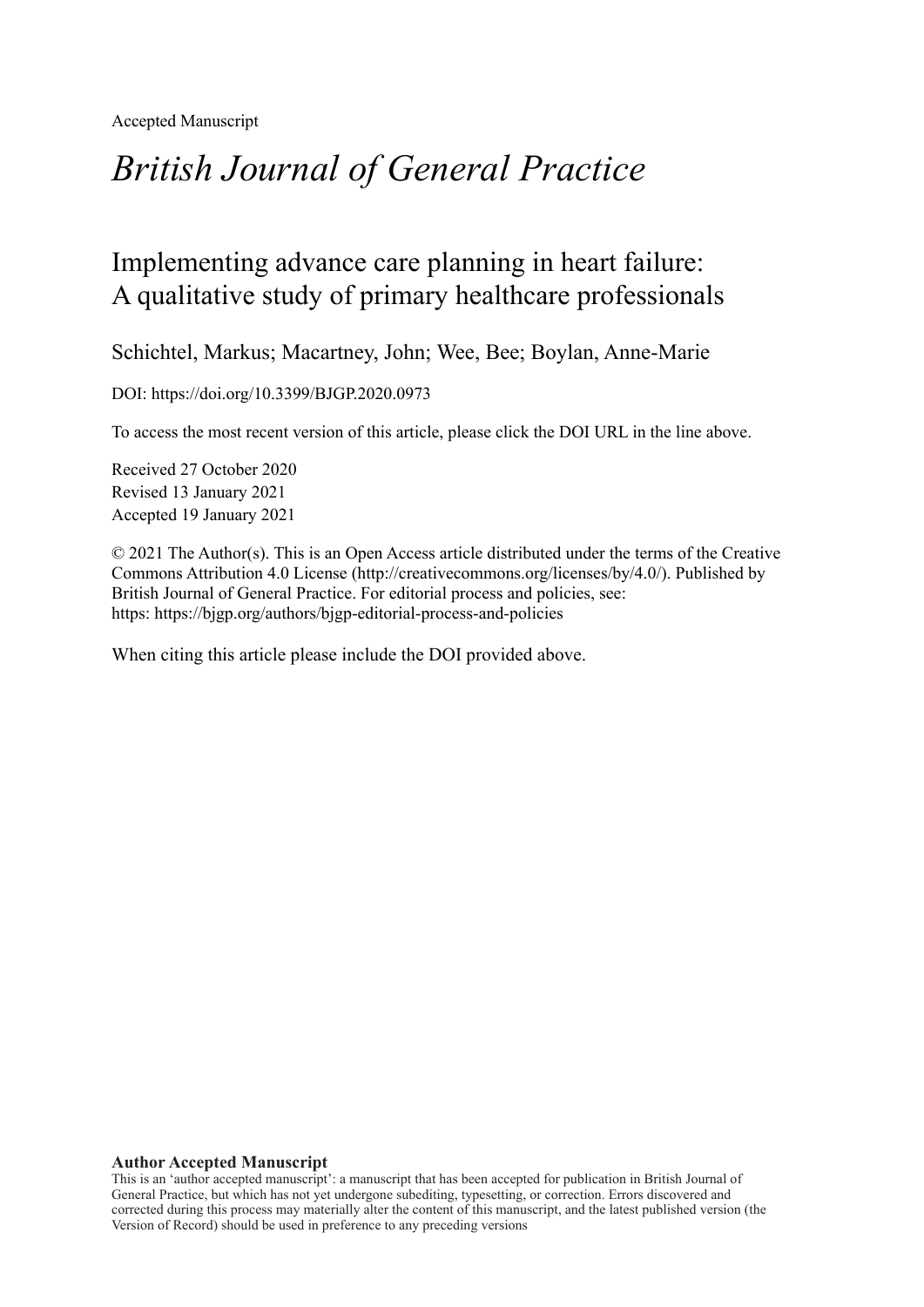### **TITLE PAGE**

### **IMPLEMENTING ADVANCE CARE PLANNING IN HEART FAILURE: A QUALITATIVE STUDY OF PRIMARY HEALTHCARE PROFESSIONALS**

**Authors**:

Markus Schichtel<sup>1</sup>, John I. MacArtney<sup>2</sup>, Bee Wee<sup>3</sup>, Anne-Marie Boylan<sup>4</sup>

ENTING ADVANCE CARE PLANNING IN HEART FAILURE:<br>ATIVE STUDY OF PRIMARY HEALTHCARE PROFESSIONAL<br>
Hichel!, John I. MacArtney?, Bee Wee!, Ame-Marie Boylan<sup>4</sup><br>
at of Public Health and Primary Care, University of Cambridge, UK<br> <sup>1</sup>Department of Public Health and Primary Care, University of Cambridge, UK <sup>2</sup>Unit of Academic Primary Care Unit, Warwick Medical School, University of Warwick, UK <sup>3</sup> Oxford Centre for Education and Research in Palliative Care, Oxford, UK <sup>4</sup>Nuffield Department of Primary Care Health Sciences, University of Oxford, UK

#### **Corresponding author:**

Dr Markus Schichtel, Department of Public Health and Primary Care, Forvie Site, Biomedical Campus, Cambridge, CB2 0SR, UK Email: ms2591@medschl.cam.ac.uk; Tel +44 – (0)1223 330 200

**M Schichtel**, DPhil, MRCGP, MBBS, MSc, MMEd, FHEA, GP and post-doctoral clinical researcher

**JI MacArtney**, PhD, Senior Research Fellow

**B Wee,** PhD, Consultant in Palliative Medicine and Associate Professor of Palliative Care **AM Boylan**, PhD, FHEA, Departmental lecturer and senior research fellow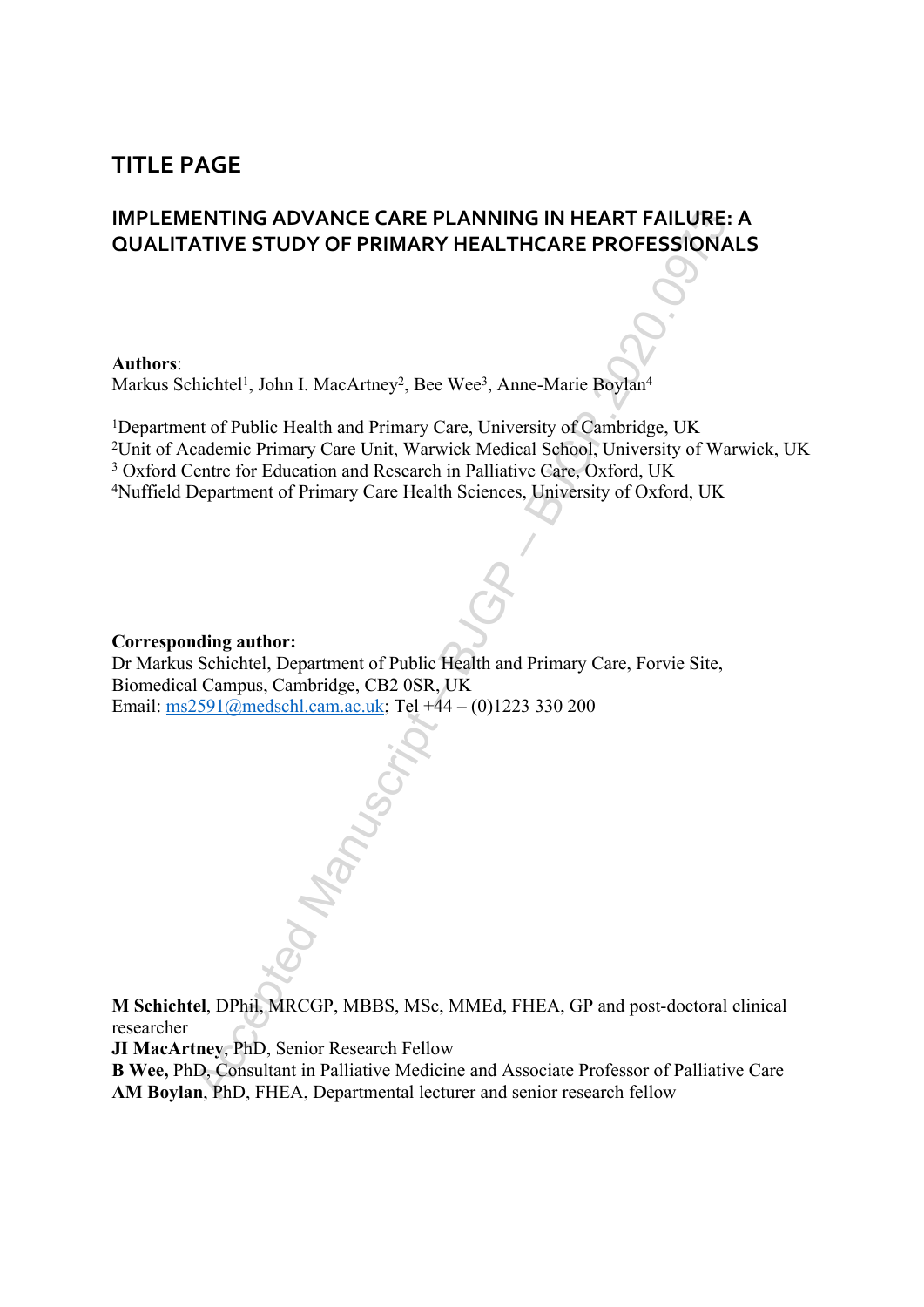### **How this fits in**

- Research has shown that primary care HCPs find it difficult to engage with ACP in HF affecting patient care.
- We found qualitative evidence drawn from HCPs' practical experience providing insights into their work challenges of engaging with ACP in HF.
- Our findings address the recognised evidence gap in the literature of which approaches are perceived as helpful by HCPs to improve their engagement with ACP in HF: a patient-led question prompt list, shared decision making tool, an ACP prompt between GPs and cardiologists and disease-specific, practice-based ACP training.

Accepted Manuscript – BJGP.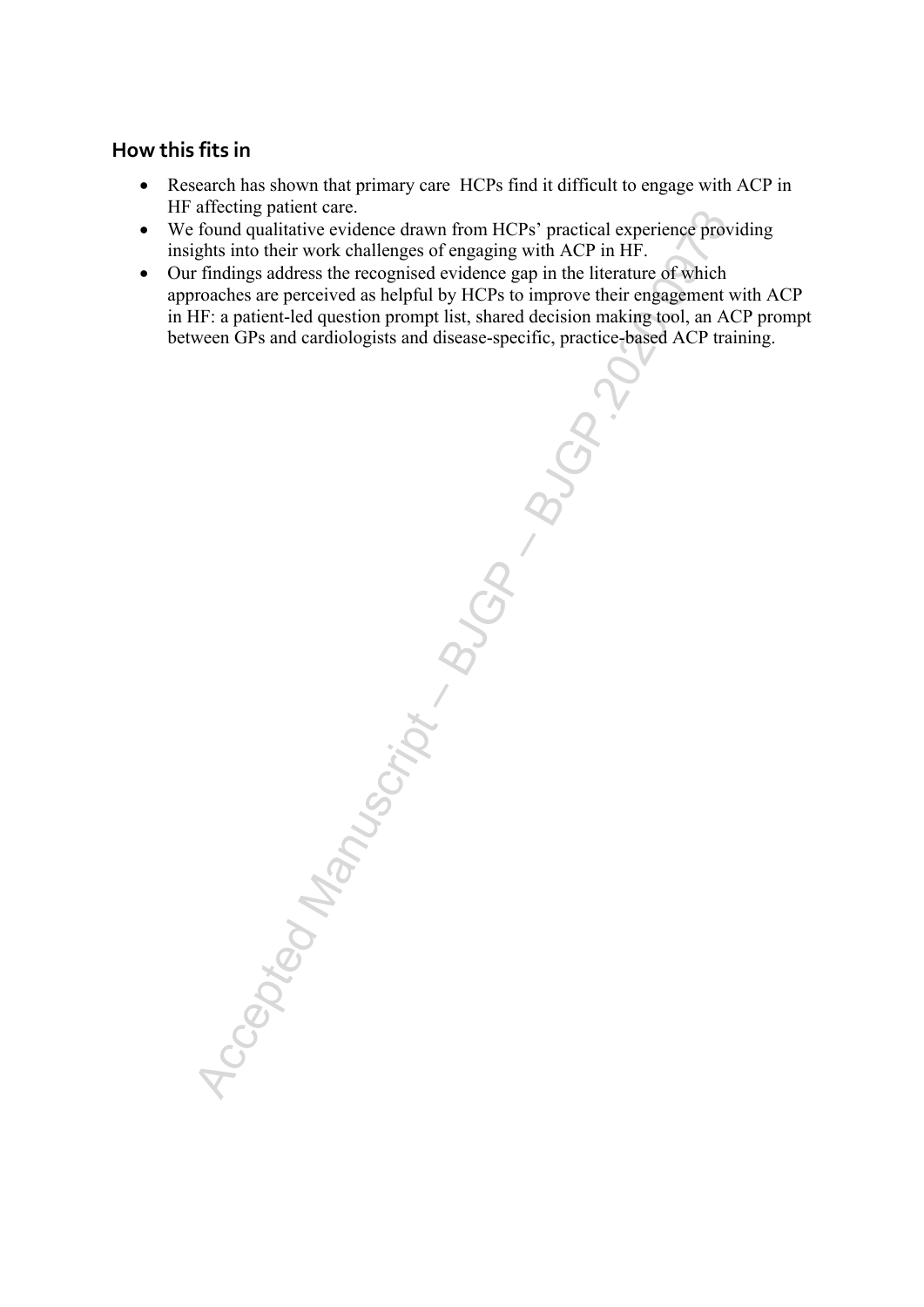#### **ABSTRACT**

**Background**: Advance care planning (ACP) can improve the quality of life of patients suffering from heart failure (HF). However, primary care healthcare professionals (HCPs) find ACP difficult to engage with and patient care remains suboptimal.

**Aim**: To explore the views of primary care HCPs on how to improve their engagement with ACP in heart failure.

**Design and Setting:** A qualitative interview study with GPs and primary care nurses in England.

**Method**: Semi-structured interviews were conducted with a purposive sample of 24 primary HCPs. Data were analysed using reflexive thematic analysis.

Replace the views of primary earc HCPs on how to improve their engagement failure.<br>
A Setting: A qualitative interview study with GPs and primary eare nurses<br>
ermi-structured interviews were conducted with a purposive samp **Results**: Three main themes were constructed from the data: ACP as integral to holistic care in HF; potentially limiting factors to the doctor-patient relationship; approaches to improve professional performance. Many HCPs saw the benefits of ACP as synonymous with providing holistic care and improving patients' quality of life. However, some feared that initiating ACP could irrevocably damage their doctor-patient relationship. Their own fear of death and dying, a lack of disease specific communication skills and uncertainty about the right timing were significant barriers to ACP. To optimise their engagement with ACP in HF, HCPs recommended better clinician-patient dialogue through question prompts, enhanced shared decision-making approaches, synchronising ACP across medical specialities, and disease specific training.

**Conclusion**: GPs and primary care nurses are vital to deliver ACP for patients suffering from HF. HCPs highlighted important areas to improve their practice and the urgent need for investigations into better clinician-patient engagement with ACP.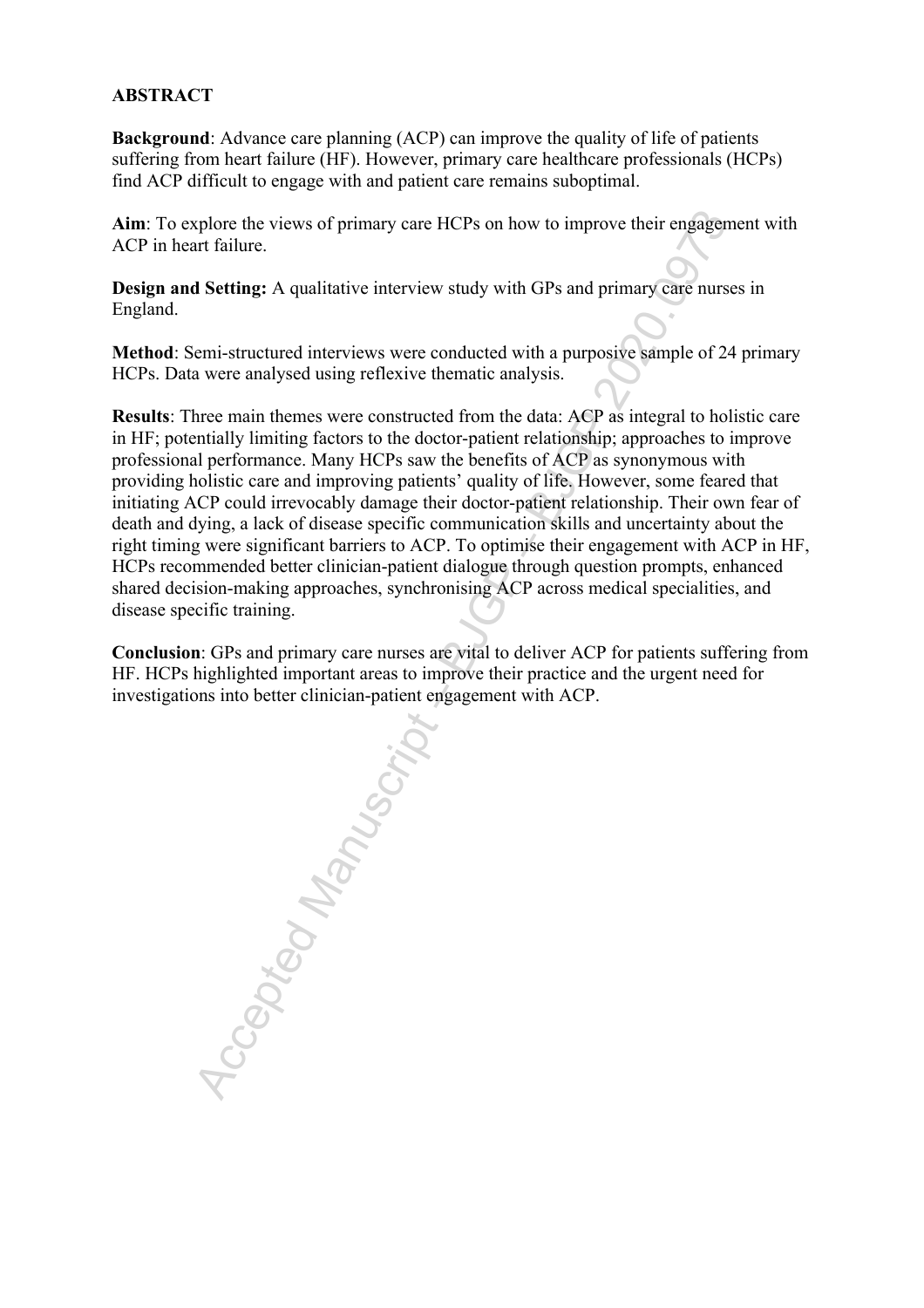# **IMPLEMENTING ADVANCE CARE PLANNING IN HEART FAILURE: A QUALITATIVE STUDY OF PRIMARY HEALTHCARE PROFESSIONALS**

### **INTRODUCTION**

**IUCTION**<br>
THET IS a major cause of mortality and morbidity worldwide with an interference surfering from refractory HF requiring palliative care.<sup>12</sup> Imprific for these patients is a fundamental goal of HF management in Heart failure (HF) is a major cause of mortality and morbidity worldwide with an increasing proportion of patients suffering from refractory HF requiring palliative care.  $12$  Improving quality of life for these patients is a fundamental goal of HF management in national and international guidelines.3-5 Patients with HF often suffer from a high symptom burden, an unpredictable disease trajectory and severe prognosis.<sup>23</sup> Studies show that advance care planning (ACP) can improve the quality of life of these patients 6-9 and is defined as a voluntary process that helps patients in sharing their personal values and goals of future care in order to safeguard their care preferences in case they become seriously ill.<sup>10</sup> As such, ACP is significant in identifying early palliative care needs and preparing for the end-of-life.<sup>11</sup> While ACP is widely advocated in HF, merely 7% of HF *decedents* compared with 50% of cancer patients had their palliative care needs recognized, <sup>12</sup> and only 8-10% of patients had the opportunity to participate in ACP mainly because healthcare professionals (HCPs) found ACP difficult.<sup>13 14</sup> As a result, the majority of HF patients receive suboptimal palliative care.<sup>3</sup> 15

It is widely accepted that General Practitioners (GPs) and primary care nurses are central to engage with ACP because of their pivotal role in the provision of continuous supportive and palliative care in the community. 16 17 Moreover, patients and carers think that GPs and nurses should have a prominent role in advance care planning.18 However, what approaches and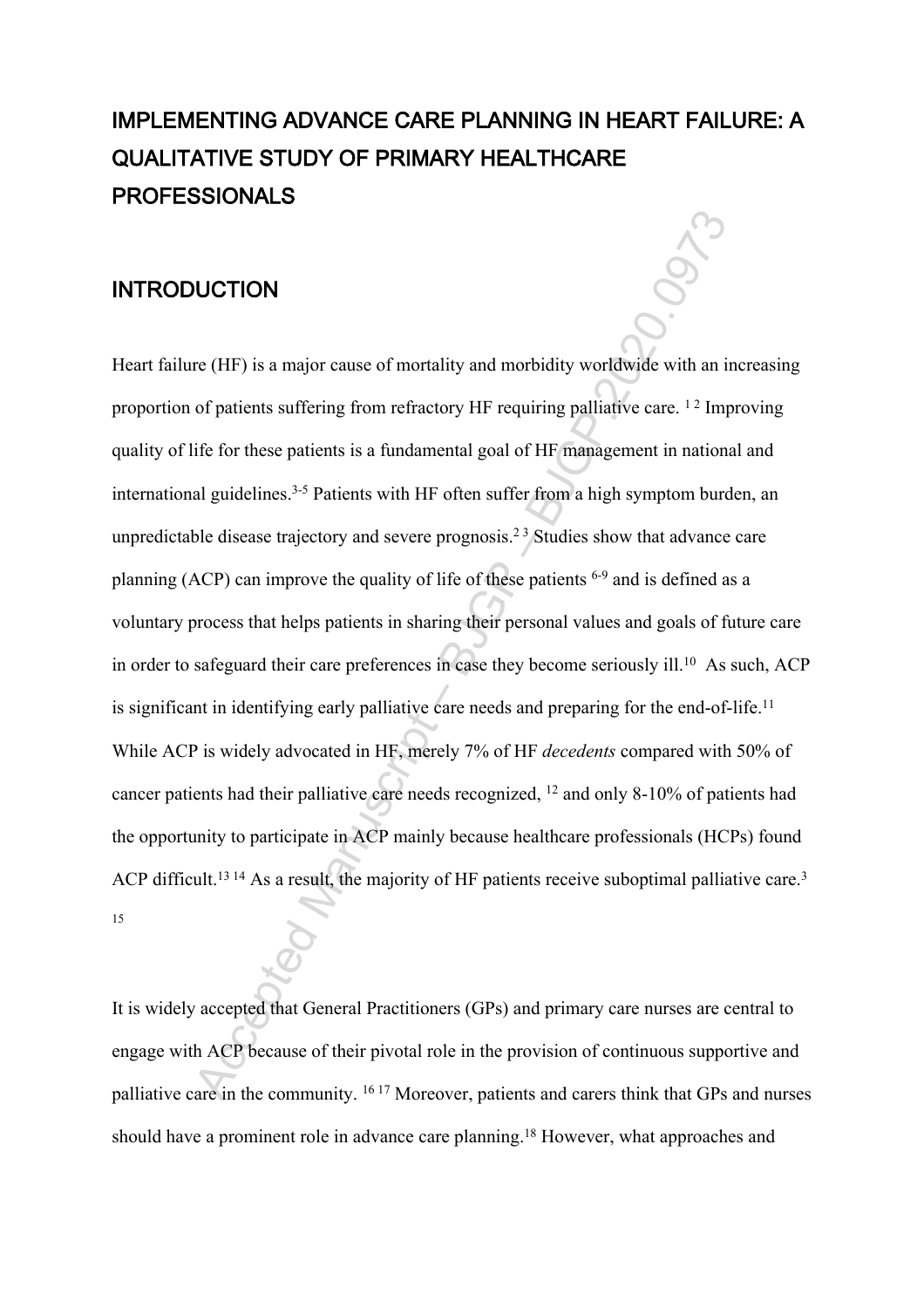interventions GPs and primary care nurses perceive as helpful to improve their engagement with ACP in HF has not been investigated to date.

Search into implementing ACP in HF has primarily focused on interventiations to engage with ACP<sup>19.25</sup> but not on primary HCPs. The few studies<br>tined primary care professionals' experiences with ACP in HF demonstrate<br>bout Previous research into implementing ACP in HF has primarily focused on interventions targeting patients to engage with ACP19-25 but not on primary HCPs. The few studies which have examined primary care professionals' experiences with ACP in HF demonstrate concerns about the timing, initiation, conduct and recording of ACP conversations, worries about competency of disease specific communication skills and the lack of resources.26-28 To increase HCPs' engagement with ACP in HF, we need to identify and develop effective ways that improve clinical practice. 29 30 This paper explores and reports on the views and ideas of GPs and community nurses on how to improve their engagement with ACP when working with patients suffering from HF in England.

The specific objectives of this aspect of the study reported were:

- To explore how GPs and community nurses working with patients suffering from HF understand ACP and their role within ACP.
- To identify factors that may facilitate or impair primary HCPs' engagement with ACP in palliative care for HF.

### **METHODS**

#### Design

We undertook an interpretive and descriptive study using semi-structured interviews with primary HCPs in the South of England including rural and urban communities. Semistructured interviews are seen as a suitable approach to generate personal in-depth findings based on HCPs' experience in sensitive topics such as end-of-life care.<sup>31</sup> We explored the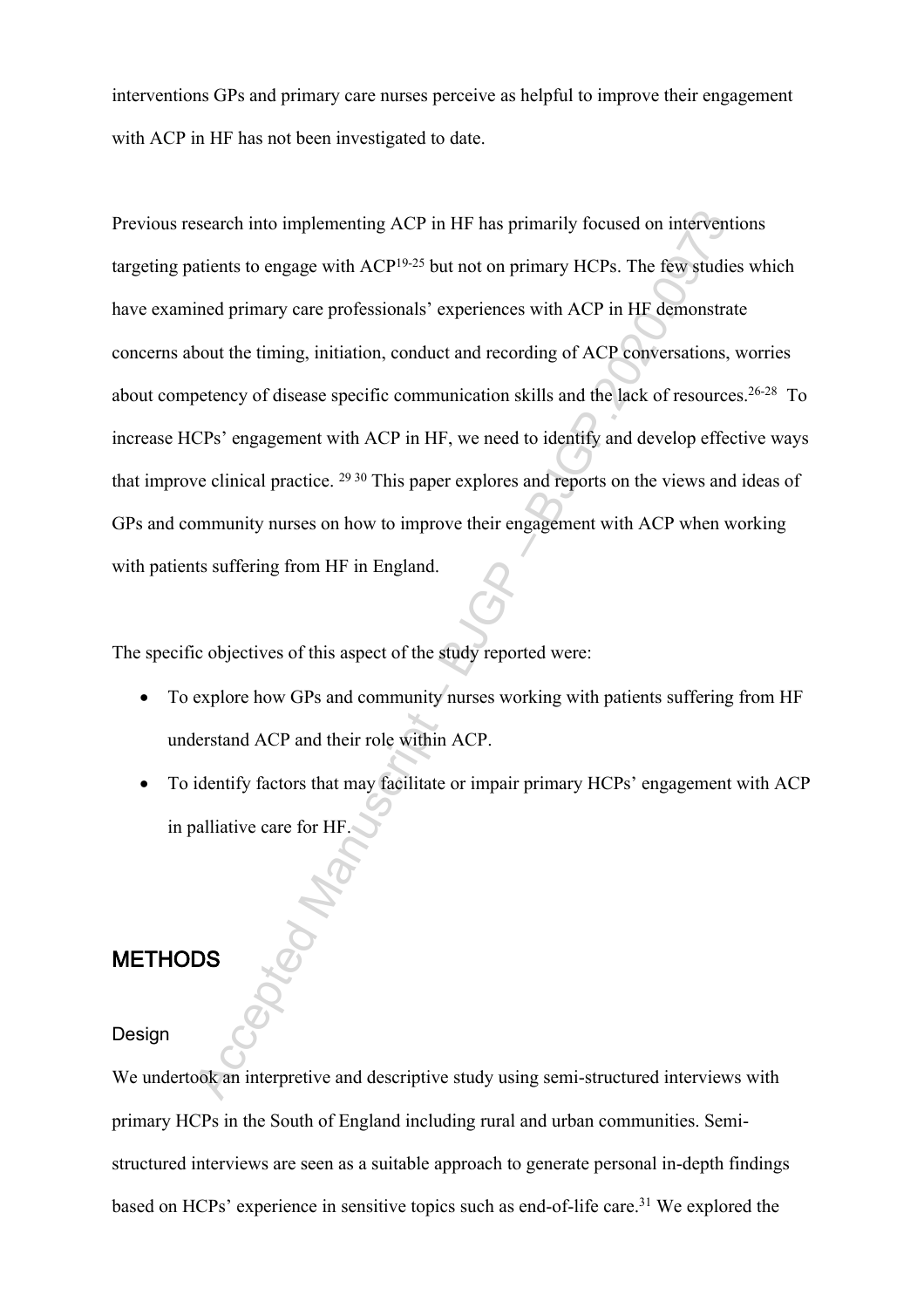experiences of GPs and primary care nurses on how to improve their engagement with ACP in HF. The interview series involved HCPs who delivered clinical services and ACP consisting of full and part-time GPs, district, practice, end-of-life care nurses as well as HF specialist nurses. We focused on primary care staff because evidence suggests that primary HCPs are considered central professionals in the management of continuous and end-of-life care.<sup>32</sup> The study was approved by the first author's institutional ethics committee

(**R44601/RE001**). Written informed consent was given by all study participants. Research participants and their corresponding data were pseudonymized.

#### **Recruitment**

urses. We focused on primary eare staff because evidence suggests that prosidered central professionals in the management of continuous and end<br>study was approved by the first author's institutional ethics committee<br>EE001) Likely participants were identified from publicly accessible information on GP practice websites in the South of England, the local Clinical Research Network, by word of mouth and through professional contacts. Purposive sampling aimed for a maximum variation in participants <sup>33</sup>, seeking a range of HCPs (e.g. full and part-time GPs, salaried, academic and Out-of-Hours (OoHs) GPs, community HF specialist nurses, practice and district nurses, a variety of settings (urban and country practices), a degree of experience ( e.g. HCPs with little or no experience in ACP or looking after patients suffering from HF); and age, gender and ethnicity. We approached 29 potential participants with a letter of invitation, the participant information sheet (**Supplementary file [SF] 1**), a reply and consent form (**SF. 2**) requesting information concerning demographics, their clinical role, and numbers of years in clinical practice (**Table 1**). Participant recruitment would be stopped after reaching data saturation, a point where no new themes emerged with a high rate of duplication or recurrence of responses.34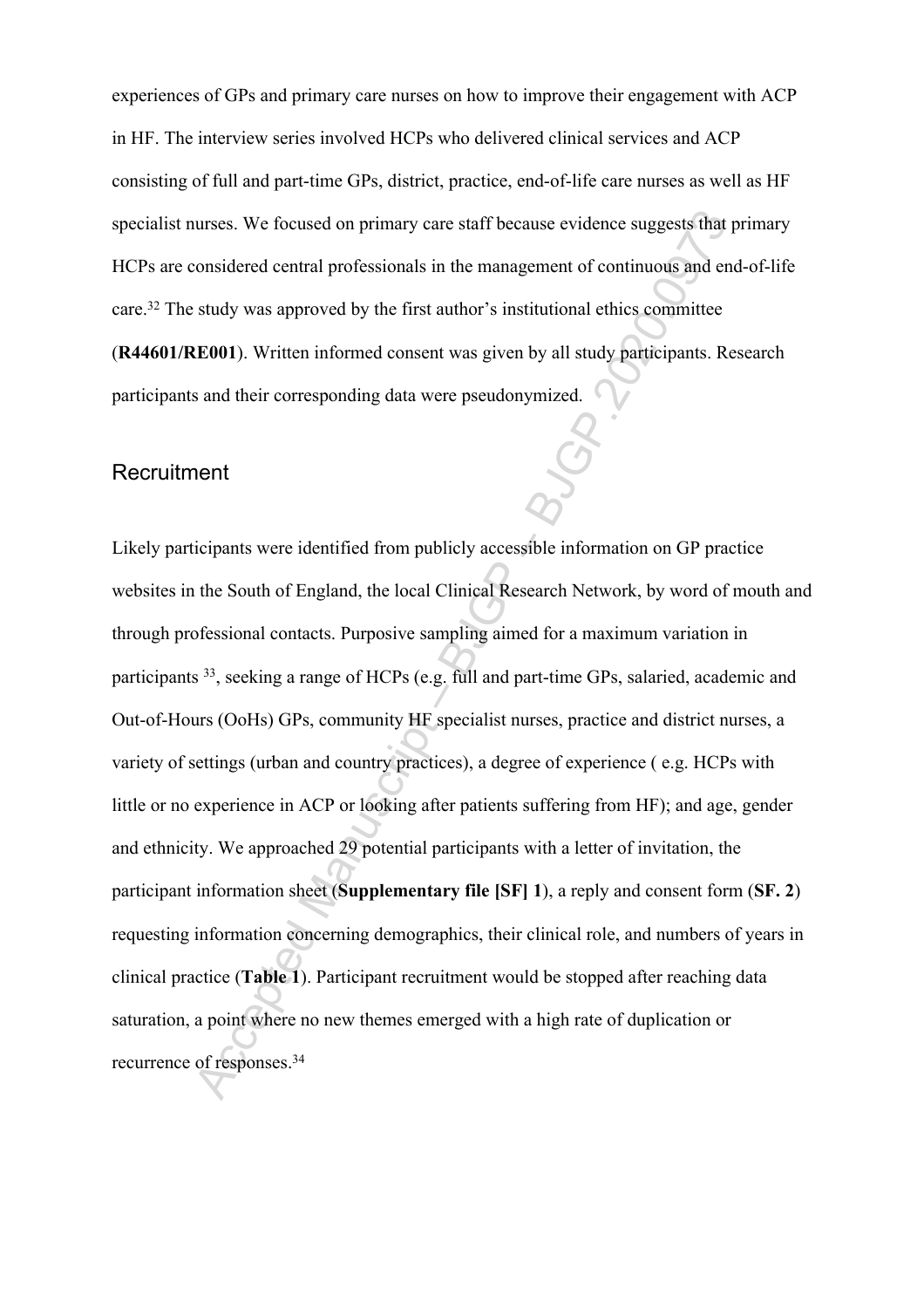#### Data Collection

ther, who is a GP and clinical academic with experience in qualitative restration-<br>
edio-recorded interviews were undertaken at a place of participants' choice<br>
whoir surgery, lasting between 35 and 60 minutes. An intervie Semi-structured, in-depth interviews were conducted between April and September 2016 by one researcher, who is a GP and clinical academic with experience in qualitative research. One-off audio-recorded interviews were undertaken at a place of participants' choice, which was usually their surgery, lasting between 35 and 60 minutes. An interview topic guide (**SF. 3**) explored participants' experience with ACP in HF, perceived barriers to engaging with ACP, their management of ACP in recent cases, and suggestions on what might help them to improve their engagement with ACP. The interview guide was piloted and refined during the first three interviews of the study. Initially, multiple questions about their experience with ACP, and barriers and facilitators to its implementation were developed. Pilot testing was performed by qualitatively testing the questions using a form of cognitive interviewing. The purpose of cognitive interviewing and testing the topic guide was to investigate how well questions perform when asked of participants. This allowed us to select the optimal question for each topic and refining the wording to produce a field-test version.<sup>35</sup> The pilot topic guide required only minor adaptations and qualitative data during the pilot interviews was included in the final data analysis.

### Data Collection and Coding

All interviews were conducted face-to-face at the participants' place of work. No new themes were identified after 21 interviews with a high rate of recurrence of topics and no new development of codes or themes. However, three further interviews were undertaken to ensure data saturation. All interviews were audio recorded, and then independently transcribed verbatim by an external professional transcription service soon after recording. All transcripts were checked for accuracy by the interviewer. A sample of transcripts was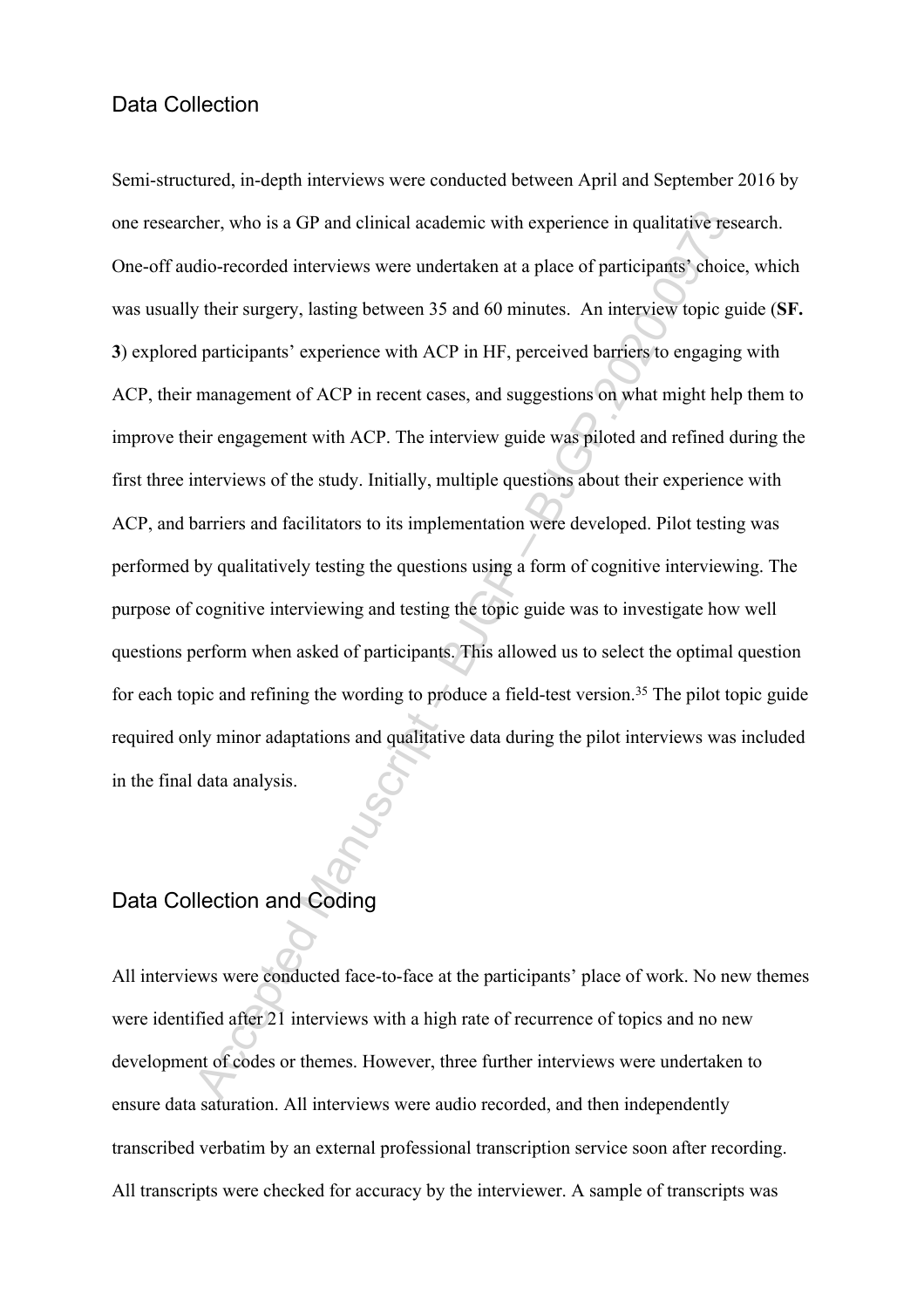independently checked for accuracy and coded by a sociologist and non-clinician (JM) with significant expertise in thematic analysis to enhance the credibility of data collection and analysis.

#### Data Analysis

Interview data were interpreted inductively using Braun and Clarke's six phases of thematic analysis:<sup>36</sup> data familiarisation; generating initial codes; constructing themes; reviewing potential themes; defining and naming themes; and producing the report. Transcripts were entered into NVivo (version 11), coded and thematically analysed. A clinical academic (MS) led the analysis. He kept a reflexive diary, reflecting on the influence of his own professional background on data analysis including deviant case analysis.

Acception<br>
Acception and Clarke's six-phases of the distance interpreted inductively using Braun and Clarke's six-phases of the distant familiarisation; generating initial codes; constructing themes; review<br>
Lemens; defini To increase rigour, three members of the research team with backgrounds in sociology, nursing and extensive experience of end-of-life research (JM, AB, BW) had ongoing involvement and input in the data analysis.37 38 JM and BW compared and reflected on the early and subsequent coding decisions together with the interviewer (MS). A third researcher (AB) reviewed findings and provided new insights throughout the coding process. We regularly attempted to identify deviant cases by actively seeking out those interview responses that did not conform to the views of the majority of interviewees. These iterative steps informed the interviewer's interpretative analysis.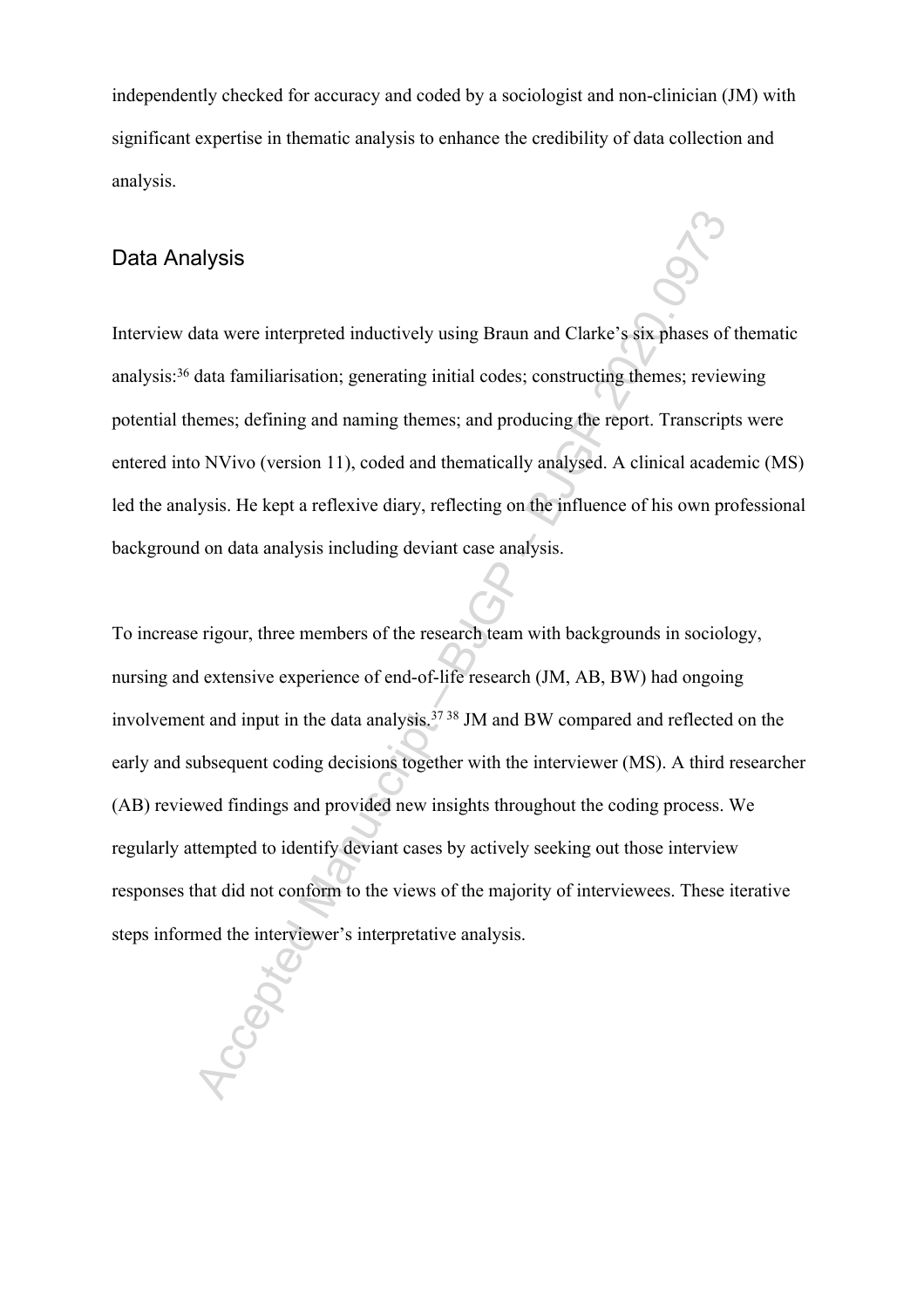### **RESULTS**

Accepted Manuscript – BJGP.<br>
Accepted Manuscript – BJGP and the interviews. Data saturation was ensured a<br>
making the participation of the remaining participant redundant. The majus were GPs, fixmales and had a white Briti Twenty-five participants out of twenty-nine invitees replied to express an interest in taking part. A total of 24 HCPs participated in the interviews. Data saturation was ensured after 24 interviews making the participation of the remaining participant redundant. The majority of interviewees were GPs, females and had a white British origin (**Table 1**). They displayed a varying level of experience in general practice (**Figure 1**). Nearly one third of interviewees were nurses including practice nurses, HF specialist and district nurses.

**[Table 1.** Characteristics of interview participants]

[**Figure 1.** Years of experience in general practice]

We agreed on three interrelated main themes and their subthemes (**Figure 2**):

- 1. ACP as integral to holistic care in HF
- 2. Potentially limiting factors to the doctor-patient relationship
- 3. Approaches to improve HCPs' ACP performance

**[Figure 2.** Interrelated themes**]**

ACP as integral to holistic care in HF

#### • **Providing a broader scope of health**

Many HCPs saw end-of-life care in HF as synonymous with providing holistic care which, in itself, represented a strong benefit and motivation to do their job. One GP said: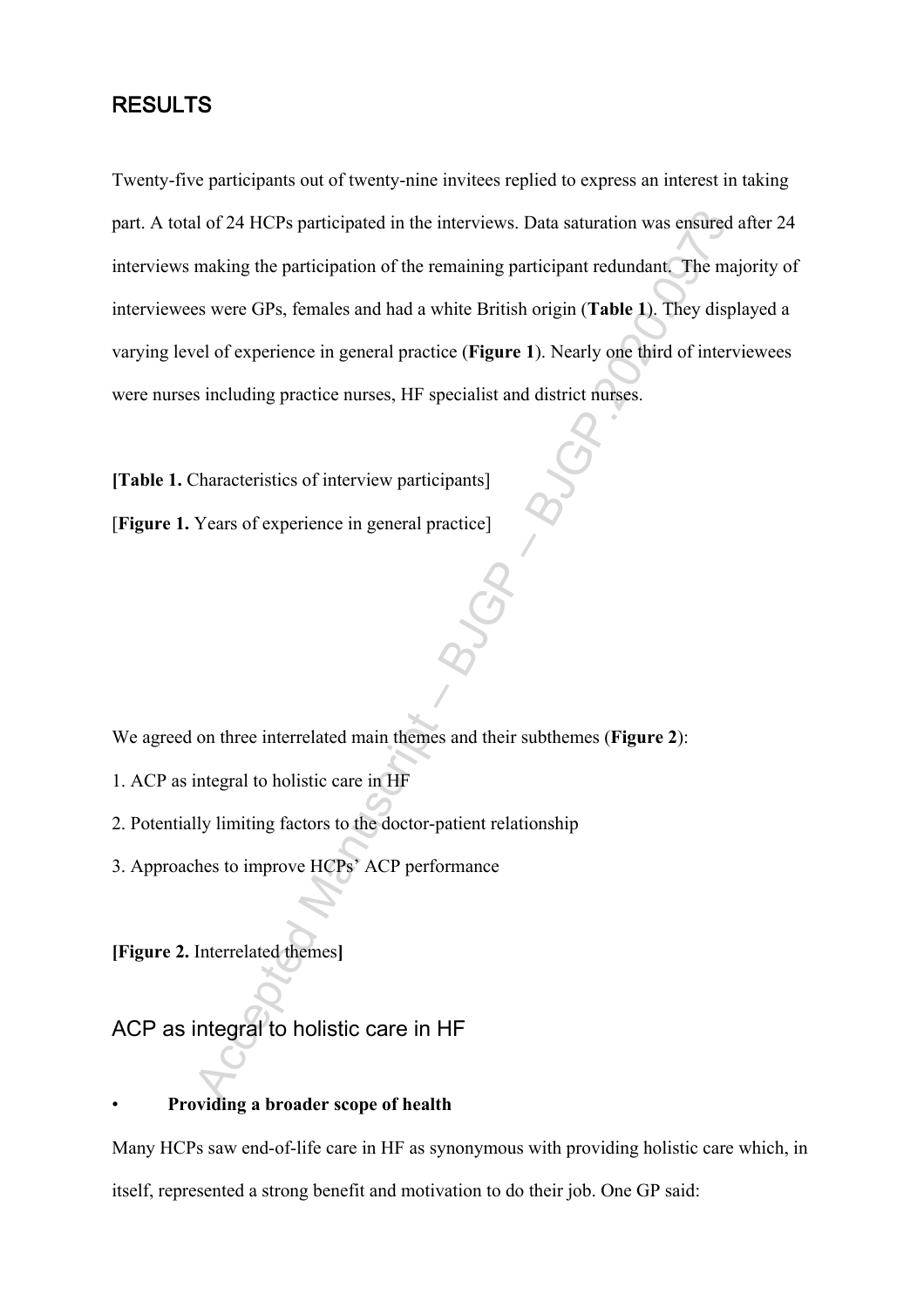"I think for GPs on the whole, the thing that floats our boat, is the idea of holistic care. It is the idea of not just firefighting the moment, but actually thinking about a broader definition of health." (R21)

#### **A defining reason to go to work**

Being able to provide holistic care was not only a strong but a defining reason for some nurses to go to work. One district nurse explained:

"I think end-of-life is what every district nurse goes to work for. We do like the other little bits and pieces that we do, but if they were going to take end-of-life away from us, I think we would all be up in arms. If they took bloods away, that's fine. Not end-of-life. For me, that's a privilege." (R24)

#### **• The human side of general practice**

Another GP (R19) said:

The strained Manuscript – Bay and the decision for so to work.<br>
Accept the decision for so to work. One district nurse explained:<br>
Accept and a defining reason for so to work. One district nurse explained:<br>
Accept and piec "I think these conversations are really important to have. For me, it's the kind of human side of general practice. This is the stuff that kind of matters. For me, it's trying to provide good quality care for people; care that is holistic and care that involves their families. I mean, it's a cliché, but you only get one chance to get it right. It's also really easy for it to go wrong. …But having these conversations, I find it really satisfying."

Potentially limiting factors to the doctor-patient relationship

**HCPs' fear of death and failure**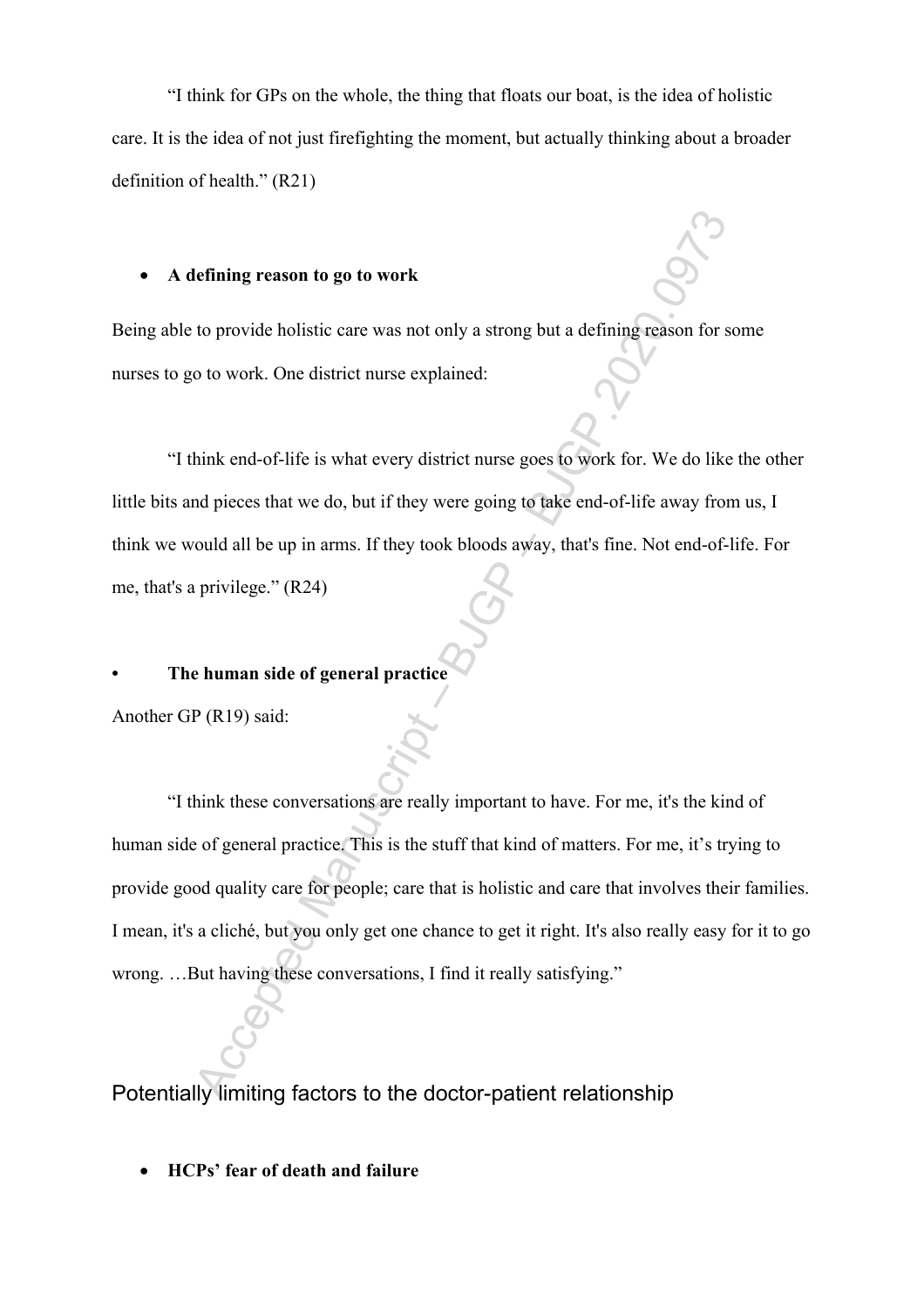Many GPs and nurses indicated that their own fear of death and dying may be one of the most powerful reasons why they did not engage with ACP in HF. One nurse described her corresponding emotions:

"But what makes this conversation tricky is the fear of death, both the death of our patients and our own deaths, which I think varies subconsciously for most of us. That's the biomedical approach which I think still sees death as a failure, as an enemy rather than a natural part of life." (R14)

Some HCPs feared that delivering ACP could irrevocably damage their doctor-patient relationship: A GP said:

The state of the state of the state of the state of the state of the state of the state of the state of the state of the state of the state of the state of the state of the state of the state of the state of the state of t "My biggest fear was getting it wrong and upsetting the person and not being able to recover that and damaging the relationship and not being able to go there again. But actually, I watched my colleague do it a few times and it went badly and she recovered it. And there are ways that you can still have a rapport with somebody and still help them to have that conversation, even if you've kind of messed it up to start with. We are all human, so you don't get it right every time." (R13)

All GPs and nurses acknowledged that death and dying were a common experience as part of their professional role, but only very rarely were they comfortable with talking about death and dying with their patients. One GP said:

"End-of-life can be quite a taboo subject for some doctors. It's something we are a bit frightened about. That clashes with the expectation of medicine - that medicine is about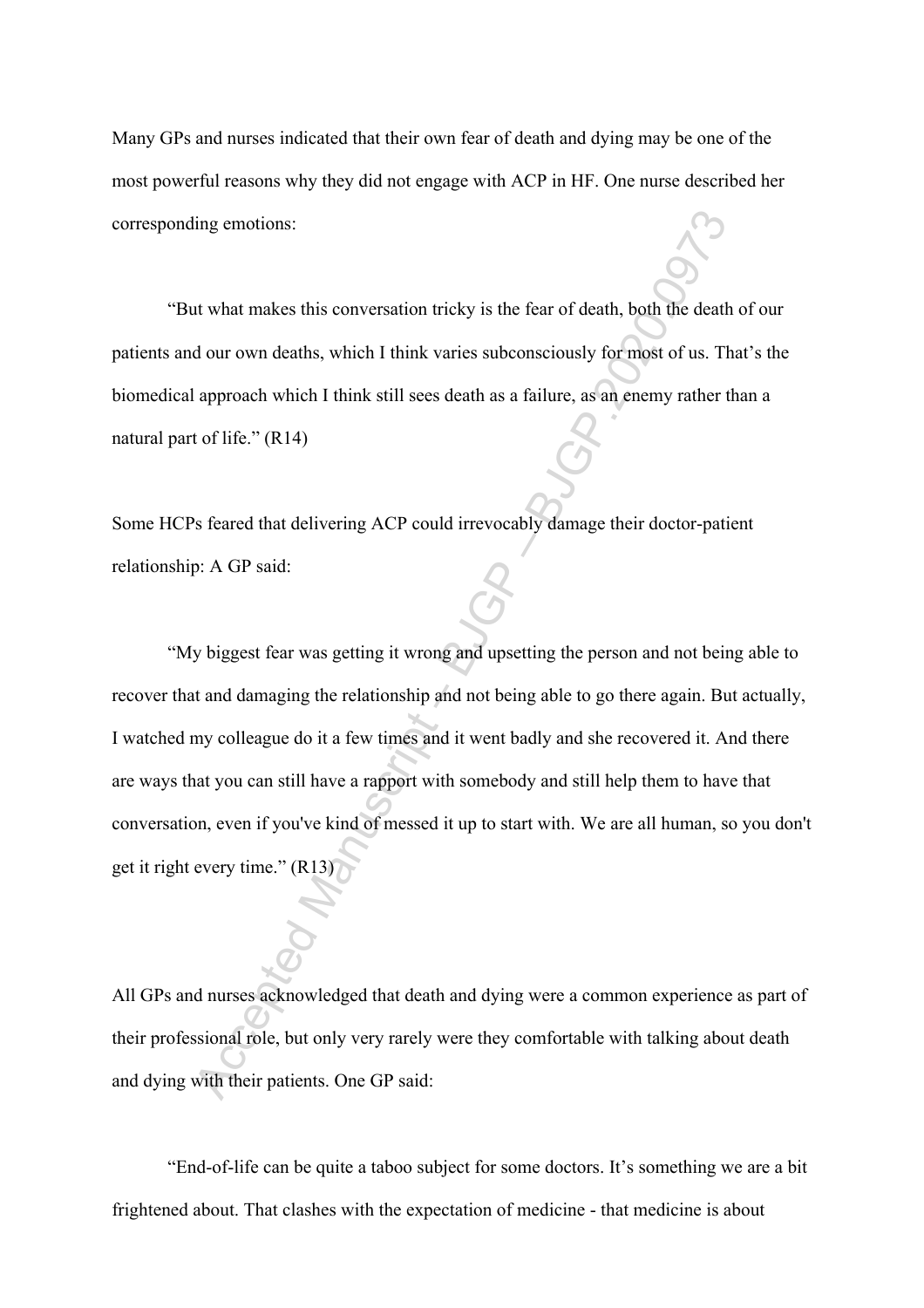curing problems, about extending life. …Nobody is stepping back, saying, 'You are dying, and shall we plan for that so you have a good death?'" (R2)

For one GP this was due to his perception that having an end-of-life conversation was equal to admitting the failure of medicine and his failure in the role as a clinician:

"I think it's very difficult if your lifetime approach has been around successes and length of life. It's almost an acknowledgement of the failure of medicine, isn't it, to have that conversation." (R10)

#### **Lack of disease-specific knowledge**

A number of HCPs admitted that they lacked disease specific knowledge for ACP in endstage HF. The unpredictable disease trajectory of HF compared to other end-of-life conditions like cancer made it more difficult for a number of HCPs to know when to have an end-of-life care conversation with their patients. One GP said:

Pulsi was due to his perception that having an end-of-life conversation was due to his perception and his failure in the role as a cliniciant.<br>
Hink it's very difficult if your lifetime approach has been around successes.<br> "With cancer, I actually find it much easier to know that I am within a few weeks or days of someone dying because I find the disease trajectory much more predictable. And therein lies the problem with HF and why my ACP experience with HF is limited because I find it much harder to predict and getting harder." (R5)

One nurse said: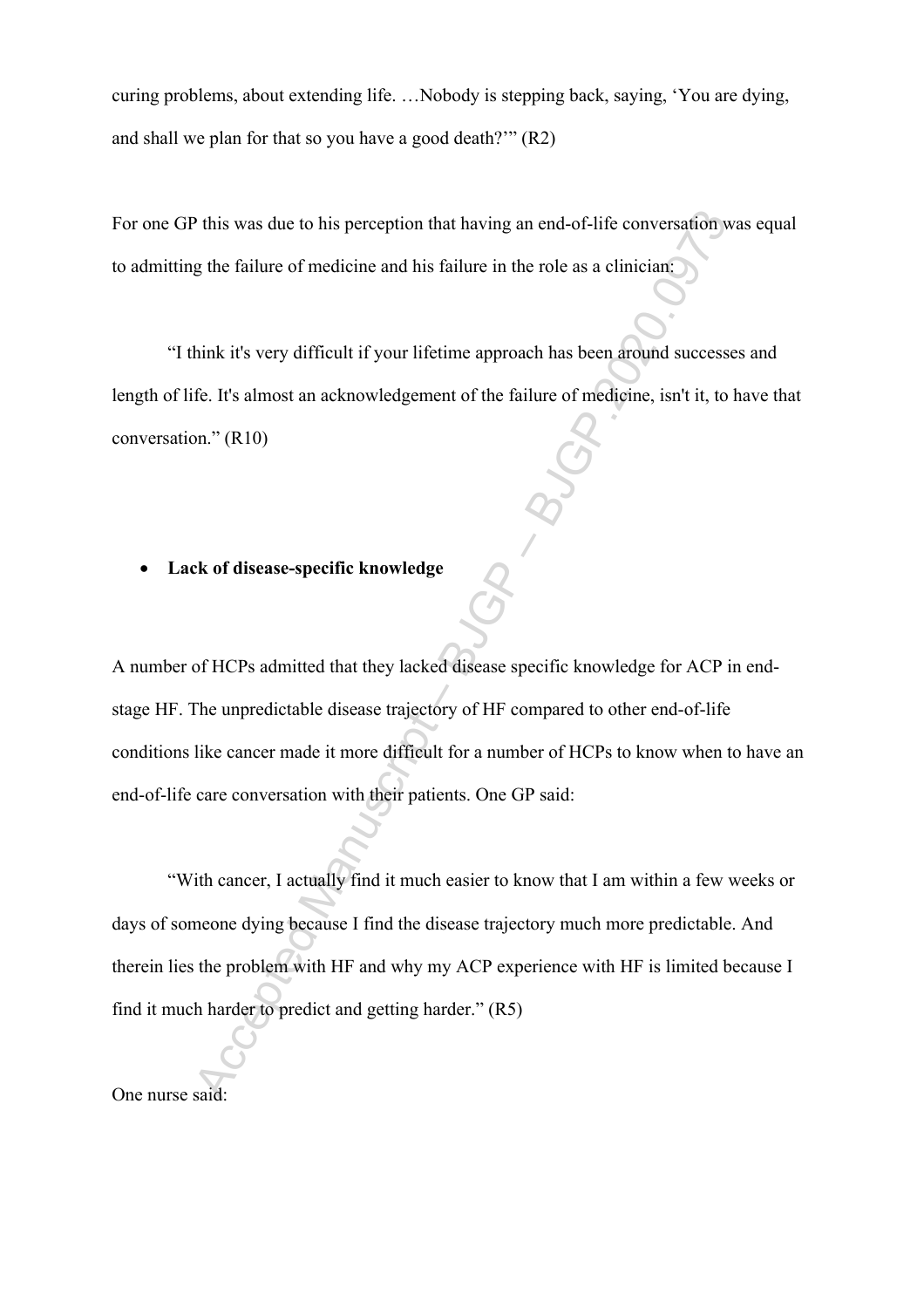"Discussions around ACP in HF are the more difficult conversations to have. I ask myself, "Do I have the skills? Do I want to be that person that if somebody is enjoying the here and now starts talking about the end-of-life. Obviously these are the harder things to talk about, because people don't necessarily want to be thinking about it." (R7)

#### **Uncertainty about roles or responsibilities**

Some GPs perceived HF nurse specialists as much better qualified to deal with the palliative care dimension of the disease:

"If there is a specialist palliative care nurse or HF nurse in end-of-life, then expecting a GP to be better than the specialist nurse teams would be a surprise to me. If that is the presumption then it's incorrect, isn't it? I think we are definitely not any better than the specialist nurse teams." (R4)

the propic don't necessarily want to be thinking about it." (R7)<br> **Containing about roles or responsibilities**<br>
perceived HF nurse specialists as much better qualified to deal with the position of the disease:<br>
there is a GPs also perceived initiating an ACP conversation with a HF patient amounted to undermining the role of their secondary care colleagues. One GP described a strong sense of deference towards cardiologists as a reason for not having ACP conversations with HF patients:

"I think the relationship could be a lot better between cardiologists and GPs. Cardiologists need more prompting to acknowledge when people have very advanced HF in conversations with the patient as well as in the letter to the GP. They should give the GP permission to have an end-of-life conversation. I think a lot of cardiologists would be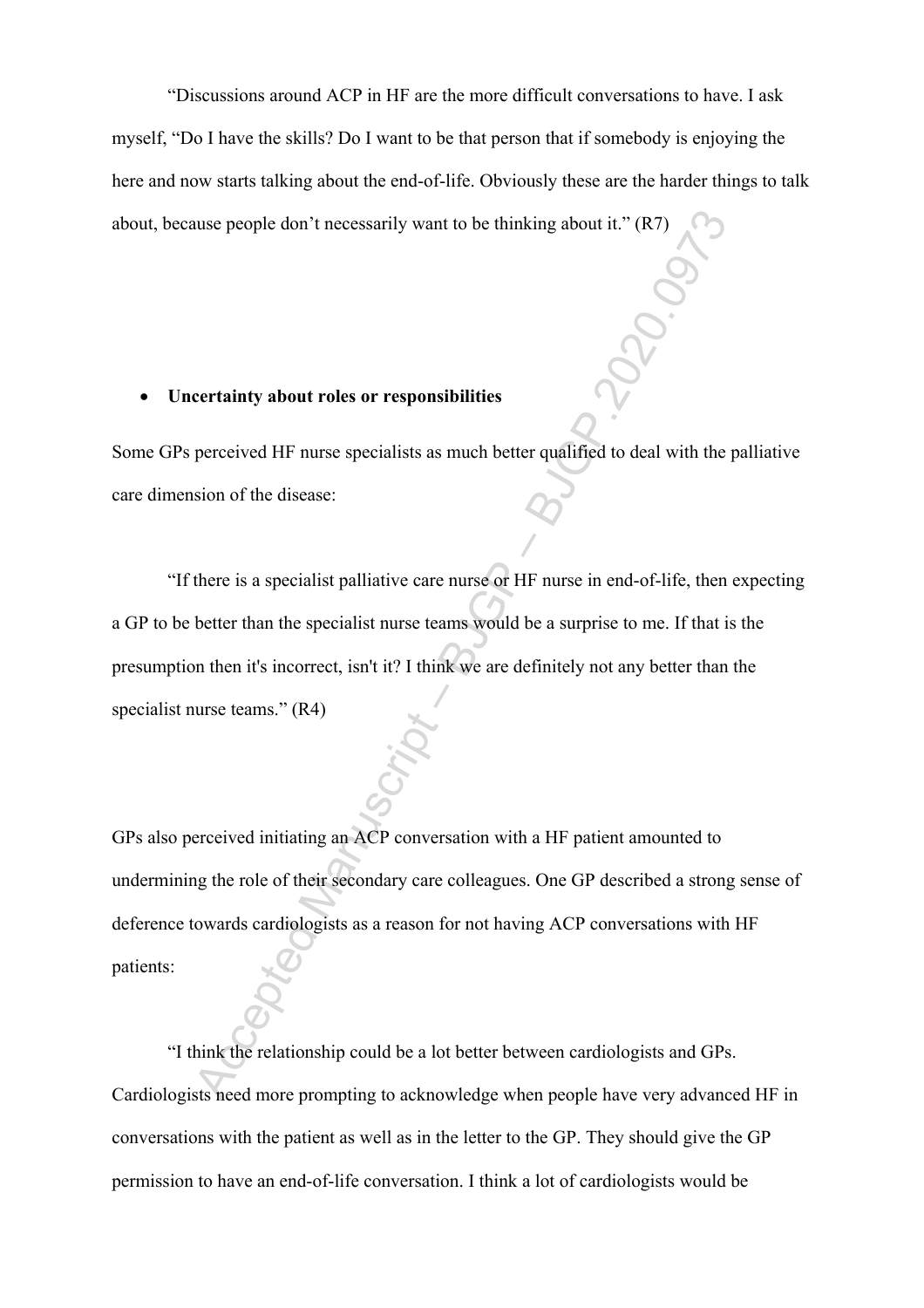surprised that that is the case, that GPs might feel they need permission, in a sense, to have that conversation." (R9)

#### **Lack of time**

A lack of time was seen by many GPs and nurses as another important barrier to deliver ACP. One GP said:

"You are not going to do ACP in ten minutes. It's going to take you two hours to do this properly. You just have to make it work. I know it's difficult." (R12)

One nurse commented:

"Even if the skills are there, the time generally isn't. Responding in a timely manner or having enough time to do the complex work is very difficult." (R7)

### Approaches to improve HCPs ACP performance in HF

**HF disease-specific training** 

Exercise was seen by many GPs and nurses as another important barrier to deli<br>
GP said:<br>
Ou are not going to do ACP in ten minutes. It's going to take you two hours<br>
by. You just have to make it work. I know it's difficult When asked what would help HCPs overcome these barriers, many participants expressed the need to receive training in end-of-life care for HF to increase their knowledge base on disease-specific facts. To make the importance of ACP memorable to trainees and establish their knowledge base about HF more permanently, one experienced district nurse suggested that students should be given an exercise that applies ACP to their own lives: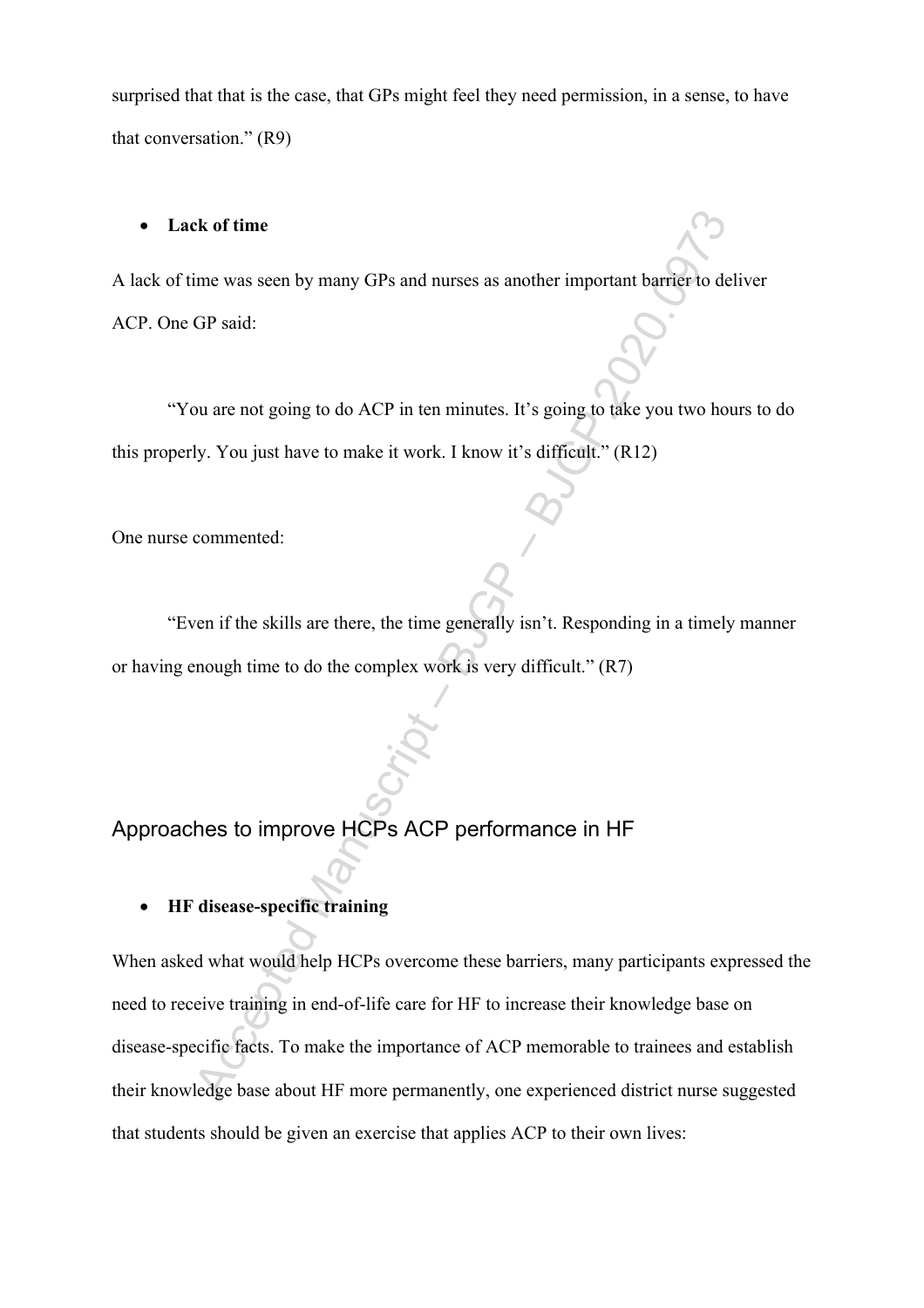"I think right at the beginning of everybody's training there needs to be stuff in there about palliative and end-of-life care and ACP and they start with their own advance care plan." (R20)

In order for training to be effective and sustainable, it needed to fit into existing educational programmes of GPs and nurses. Ideally the training should take place at their local surgery. In this way, learning activities would also reach those professionals, who normally would not attend a palliative care event.

#### **Shared decision-making tools**

When asking a HF nurse, what would help her most in deciding whether to start ACP for a patient or not, she replied:

The training to be effective and sustainable, it needed to fit into existing educts of GPs and nurses. Ideally the training should take place at their local steps (clear of the local steps) which is a large at the training "I very much believe in using templates before consultations in specific areas. But the templates don't always give you the wording to communicate well with patients. And so, that's perhaps something that could be developed. … When you are discussing a patient, a template that covers each individual patient's palliative care needs which can be completed during the meeting - that would be a useful tool." (R3)

Another GP suggested:

"The easiest thing of all for me is when a patient asks us a question. And there have been instances where particularly sort of older gents were saying, "Is my time up?" That clear."  $(R5)$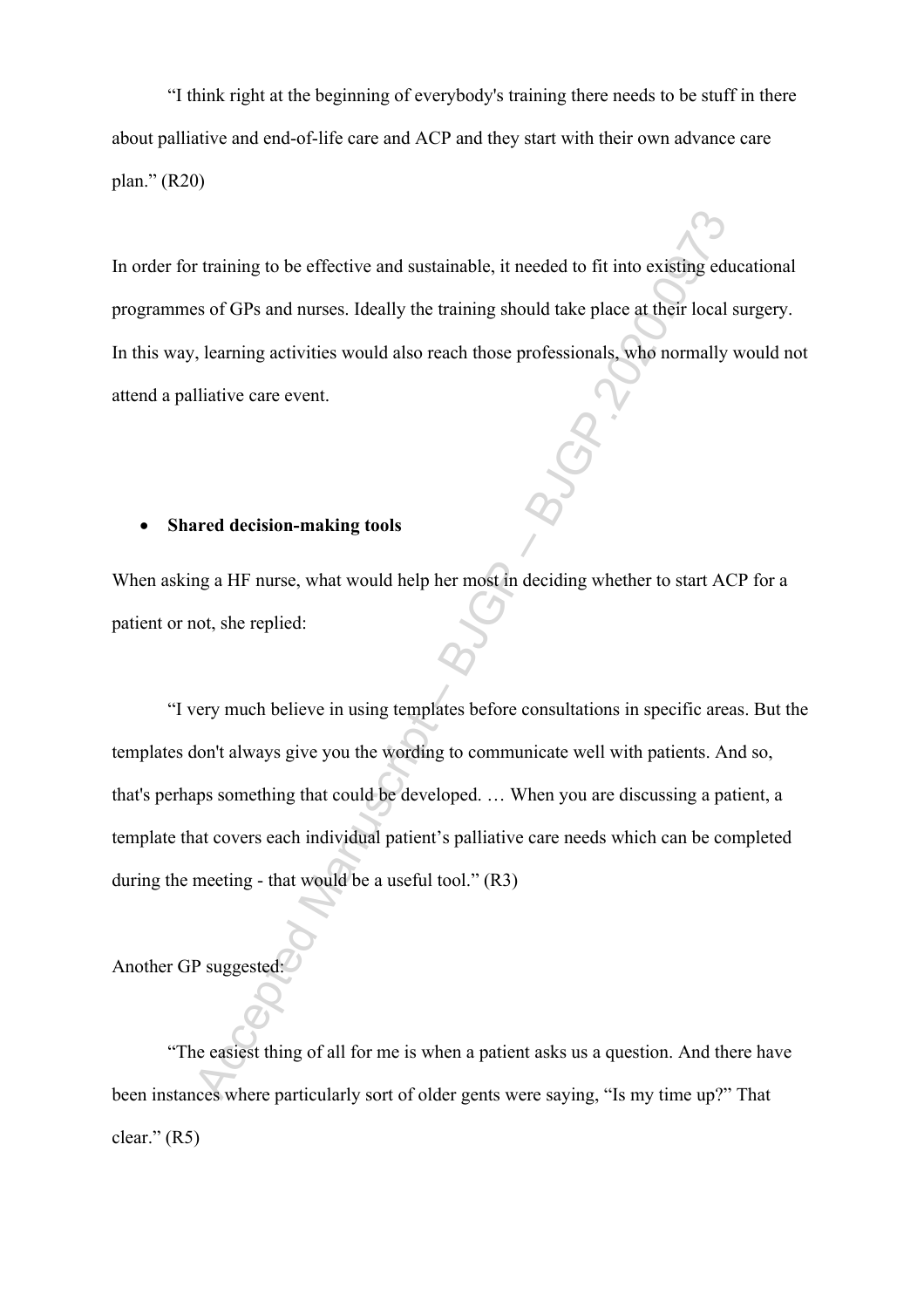A number of HCPs concurred with that view and would welcome patients taking the initiative in asking them questions to start a conversation. One nurse thought that patients using question prompt lists would help her in knowing what they wanted to talk about:

"If a patient came to me in clinic and handed me a list of questions and said, ''This is the question I have for you today... I would like that."  $(R7)$ 

One nurse emphasised:

"I find it helpful if prompts ask them about who they want at their bedside in their last days. Are there specific things they want to be treated for or not be treated for? They might want to be treated for a chest infection, or they don't want to be treated for it... Be sure that it's the patient's document and it's their plan and it's not the nurse's plan. We are looking at making documentation more personalised across the district nursing team." (R20)

Another GP said:

Accelering the meta-<br>
Accelering a state of providing a list of questions and said,<br>
Accelering Manuscript – I would like that." (R7)<br>
Accelering Manuscript – By example and it helpful if prompts ask them about who they wa "I think that shared decision making tools would be excellent. Not least of all to facilitate the conversation, because it is so much easier. So that's one of the pluses of a form. You could give it to the patient in advance and they could write quite a bit on it. And that gives them the opportunity to put as much or as little and tick boxes about what they did or didn't want to discuss. That really helps the clinician to know where the patient is at." (R21)

**Synchronised communication across medical specialities**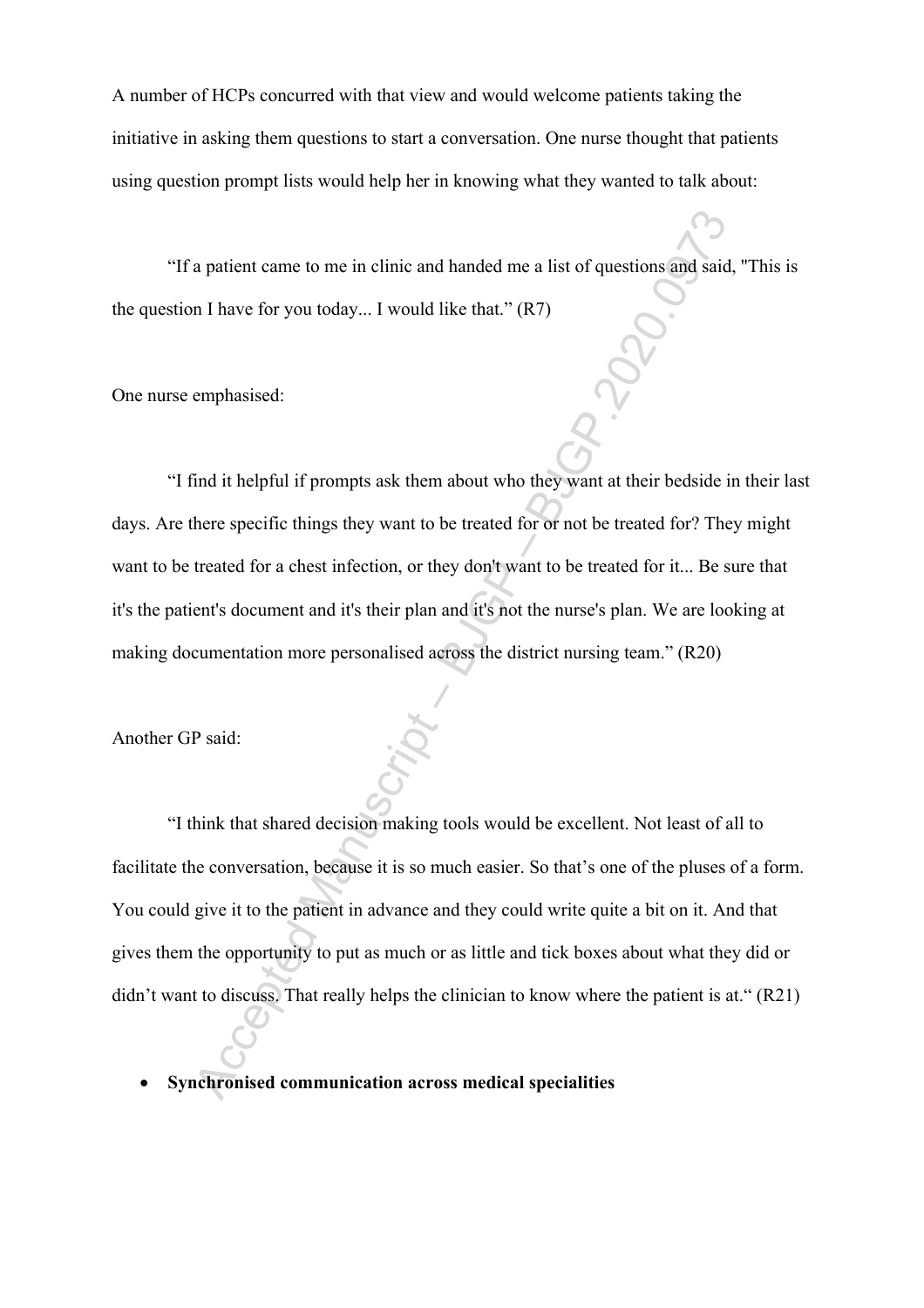Some GPs suggested that the signal for the right timing to have an ACP conversation should come from the cardiologist or the HF specialist nurse since they were seen as the subject experts. One GP (R8) said:

Accel would find it ineredibly helpful to receive from a cardiologist or HP special<br>formation or prompt that they are happy for me to have an end-of-life<br>point in with a patient. ... Having the sort of permission to do tha "I would find it incredibly helpful to receive from a cardiologist or HF specialist nurse the information or prompt that they are happy for me to have an end-of-life conversation with a patient. …Having the sort of permission to do that would actually be really helpful, because it would make me say, ''Okay, good, they think that there is not much else that can be done. She's on maximum medical therapy to help and this is about, you know, the focus is on managing symptoms and that's just so much of an easier conversation if it feels like we are all sort of singing from the same hymn book."

Possible solutions for creating such a prompt were discharge summaries, patient notes or patient passports that highlighted the importance of having an ACP conversation. A nurse suggested:

"The discharge summary can have a box which serves both as a prompt and as a means of communication between the cardiologist and the GP saying, 'Has any end-of-life conversations gone on?' Wouldn't that be good?" (R5)

All participants highlighted the importance of being able to have telephone or face-to-face conversations with colleagues to keep updated on patients' end-of-life care. Yet, structural changes to clinical services meant that some nurses were no longer based in the same building as GPs and communications were less direct.

**Prioritising time for ACP**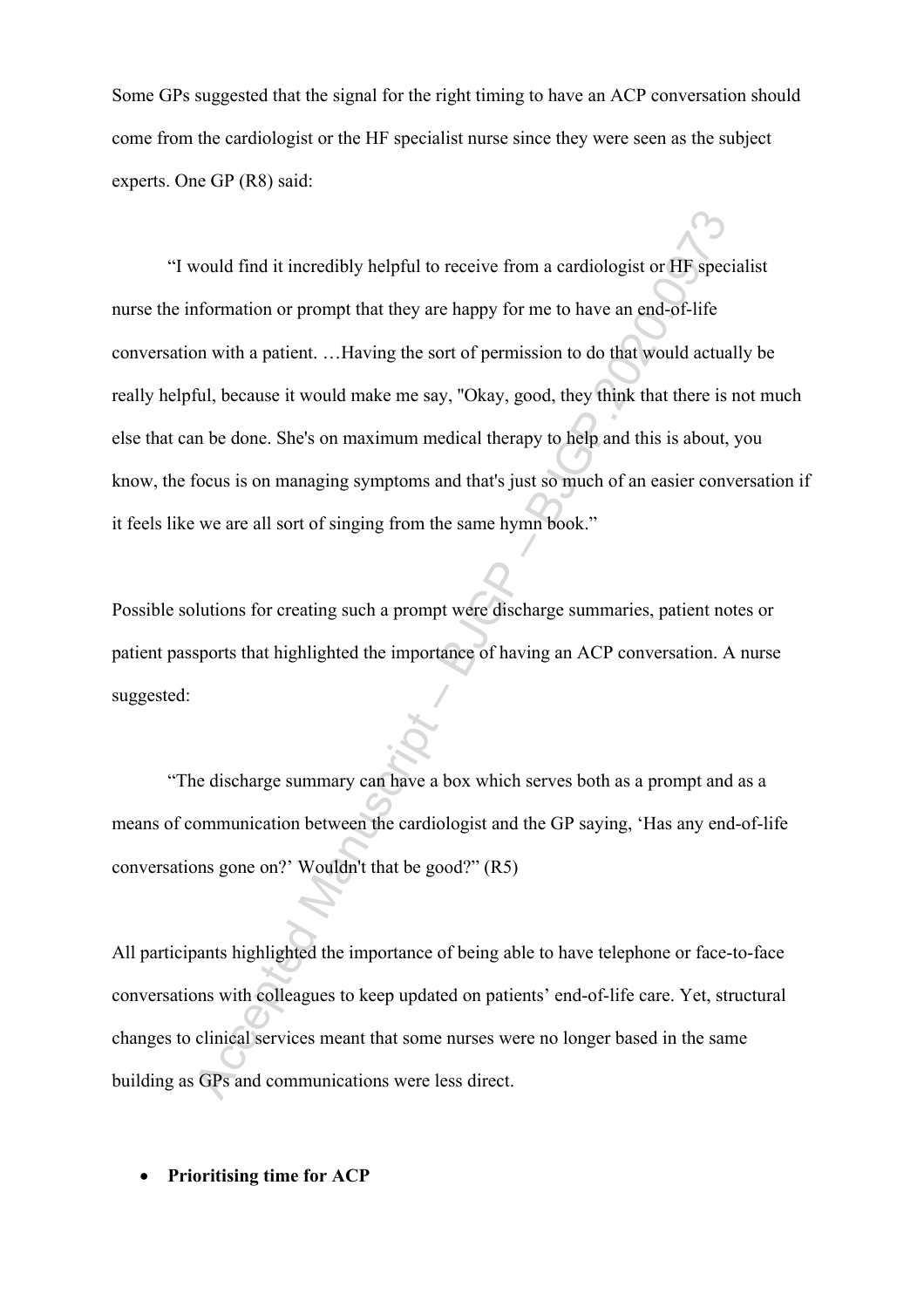A common option for GPs to create more time was to have an ACP conversation in the context of a home visit:

Accept that having two hours after surgery to go and see this family was vital to end-of-life conversation. I see these kinds of patients after work or on the as helpful to have as much time as we needed to discuss these t "I think having two hours after surgery to go and see this family was vital to have a successful end-of-life conversation. I see these kinds of patients after work or on the way home. It was helpful to have as much time as we needed to discuss these things. We continued with the discussion until it naturally came to an end. This is incredibly valuable." (R4)

Overall, there were no deviant cases amongst the common views or perspectives of HCPs. As a method of training HCPs to deliver ACP, one GP cautioned against using the traditional form of role-play and suggested an alternative:

"The thing about role-play is that it puts you on the spot when you have to do it with colleagues. I think it is quite a painful experience. I think doing it differently, doing it like watching a video of somebody doing it and

then discussing what good phrases they have used is a bit less threatening in some ways."

(R8)

### **DISCUSSION**

#### Summary

Twenty-four GPs and nurses provided insights into their experience and engagement with ACP in HF. Their own fear of death and dying, a lack of disease specific communication skills and uncertainty about the right timing were significant clinician barriers of not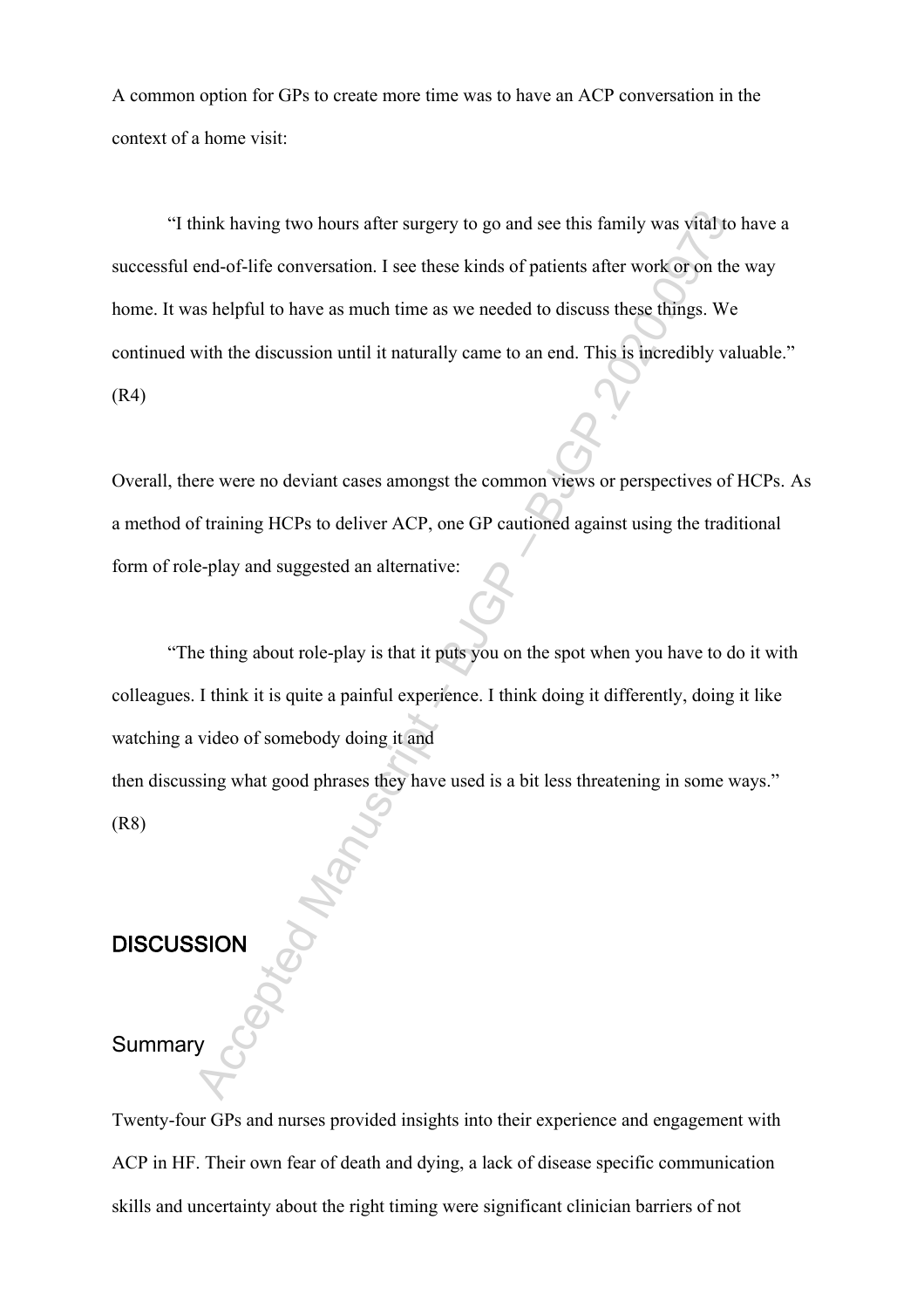engaging with ACP in HF. To improve their engagement with ACP, primary HCPs suggested better clinician-patient dialogue through question prompts, enhanced shared decision-making approaches, synchronised coordination of care across medical specialities, and HF specific training in ACP.

### Strengths and limitations

The views of 24 HCPs with diverse roles in primary care and a range of experience in ACP and HF generated detailed insight into identifying ways of improving clinical practice. The combination of rural and urban practice settings generated valuable findings that might be transferable across the UK.

ACP.<br>
S and limitations<br>
of 24 HCPs with diverse roles in primary care and a range of experience in<br>
encated detailed insight into identifying ways of improving clinical practic<br>
on of rural and urban practice settings ge The interviewer's clinical role as a GP helped participant–researcher rapport by an understanding of existing working culture.<sup>37</sup> However, to ensure rigour, a second, nonclinical researcher (JM) contributed to data analysis.<sup>38</sup> Two other researchers (BW, AMB) participated in the key stages of data analysis in order to obtain different perspectives and therefore to enhance the credibility of the analysis.<sup>36</sup>

A limitation of the interview sample was that it included only HCPs from primary care. Secondary care HCPs like cardiologists were excluded from the interview study. Their experience and ideas about how to best implement ACP in HF may differ from their primary care colleagues and warrant further investigation.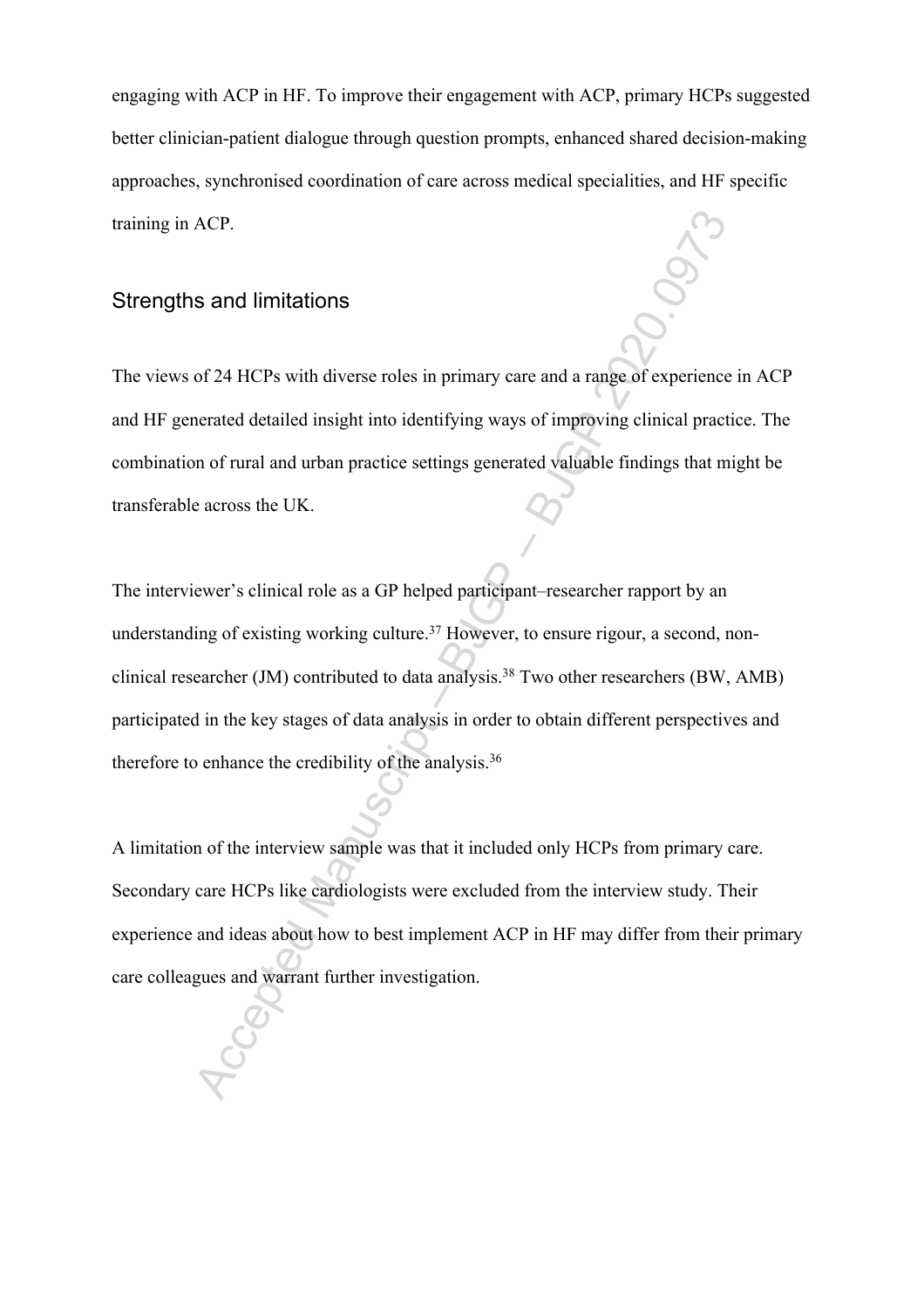### Comparison with existing literature

The literature concurs with the views of a number of our study participants that ACP can contribute to the job satisfaction of HCPs,<sup>39</sup>improve the quality of life of patients and can contribute to holistic patient care, especially if it is carried out by trained clinicians working in multidisciplinary teams.<sup>40</sup>

A previous systematic review on clinician barriers and facilitators to heart failure advance care plans<sup>27</sup> concluded that training HCPs in the delivery of ACP might be as important as enabling patients to start an ACP conversation. However, novel findings from this interview study identify a new level of detail on ways of effectively training HCPs in ACP for patients with HF, their perception of the value of shared decision-making tools, and how communication across medical specialities could be synchronised.

to the job satisfaction of HCPs,<sup>*s*</sup>improve the quality of life of patients and<br>to holistic patient care, especially if it is carried out by trained clinicians v<br>eiplinary teams.<sup>40</sup><br>systematic review on clinician barrie Studies indicate that ACP training can occur in several ways. In conjunction with formal education, whether by face-to-face teaching or distance learning, the use of mentorship styles of training are significant, so that junior staff could directly observe and learn from their more experienced colleagues.<sup>41</sup> While most of our HCPs acknowledged that undertaking ACP should be part of everyone's responsibility, it was evident that the required skills came only as a result of regular practice. High levels of competence and confidence in delivering ACP were usually the outcome of much exposure to managing patients with terminal illnesses, a special interest in end-of-life care or working together with like-minded colleagues.<sup>42</sup> Additionally, given the time constraints of routine clinical practice, study participants recommended that ACP training needed to fit into existing educational programmes of GPs and nurses to be sustainable. Ideally such training should take place at their place of work. A Cochrane review corresponded with these findings indicating that practice-based outreach has the potential to reach even those HCPs, who normally would not attend a training event requiring time to travel.<sup>43</sup>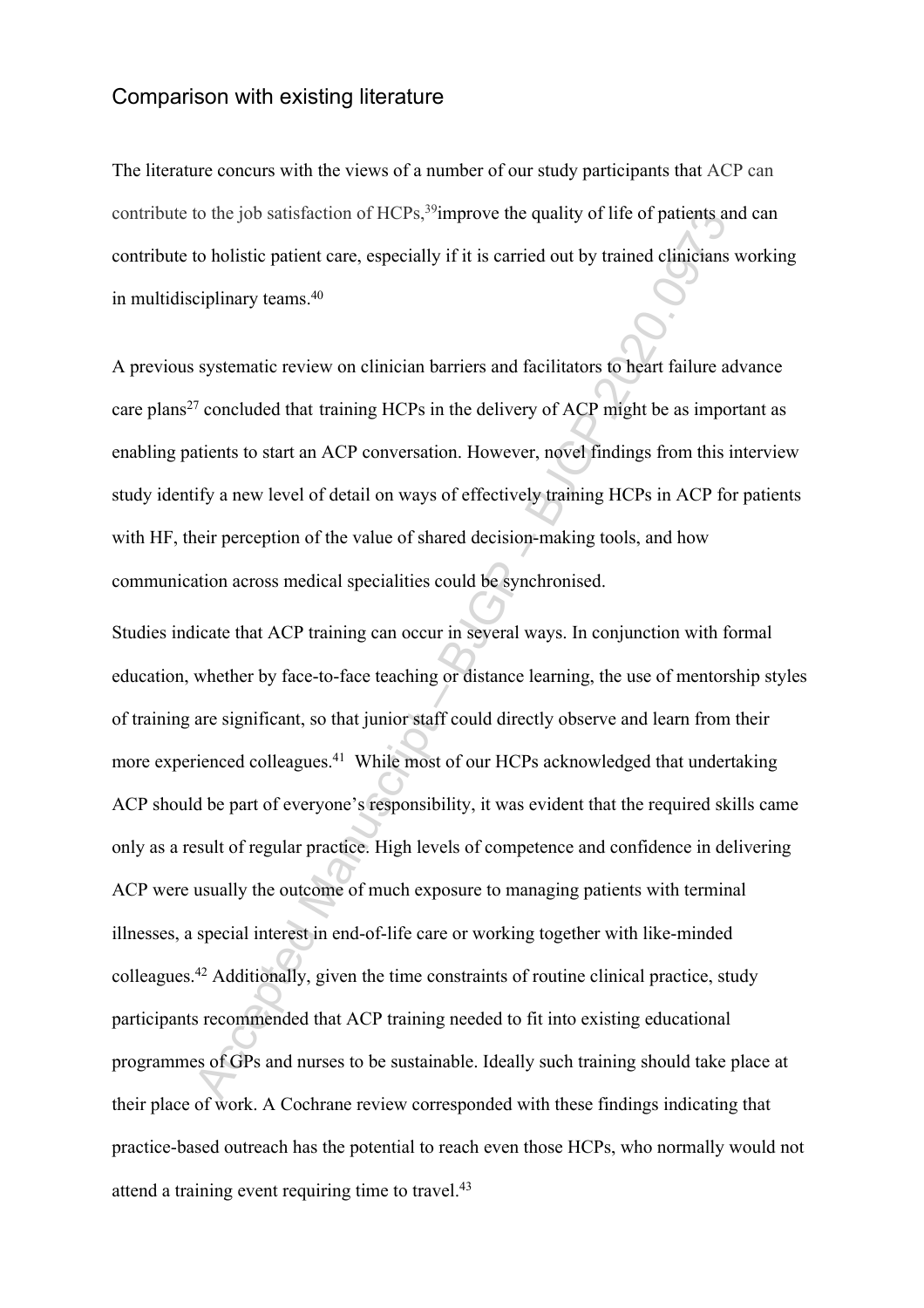A number of GPs and nurses identified practical ways to address their time constraints to undertake ACP even in the context of their busy, clinical practice. Importantly, there was a general consensus amongst participants that these conversations could not be rushed and were, by nature, time intensive. Going on a home visit was a common approach to creating more time for ACP. The literature concurs with these results while adding that sequencing home visits or appointments may have the benefit of spreading the emotional burden of such a sensitive topic.<sup>44</sup>

This study demonstrated a perceived hierarchy gap between GPs and cardiologists which can pose a barrier to working across medical specialities for the implementation of ACP. A literature review about inter-professional team working has highlighted the need for shared goals to enable effective team working.<sup>45</sup> GPs suggested an ACP communication prompt between them and their cardiology colleagues to enable primary-secondary care team working to ensure the right timing of initiating ACP.

Accepted Manuscript – BJGP – BJGP.2020.0973 HCPs confirmed the emotional impact that ACP conversations had on them.<sup>41</sup> While all GPs and nurses acknowledged that death and dying were a common experience as part of their professional role, only very rarely were they comfortable with talking about death and dying with their patients. Further, the unpredictable disease trajectory of HF compared to other endof-life conditions like cancer made it more difficult for a number of HCPs to know when to have an end-of-life care conversation with their patients. Therefore, a number of HCPs suggested that patients could take the initiative in asking them questions. This may have the potential to relieve some of the HCP fears when engaging with ACP, indicating the right timing of having such a conversation.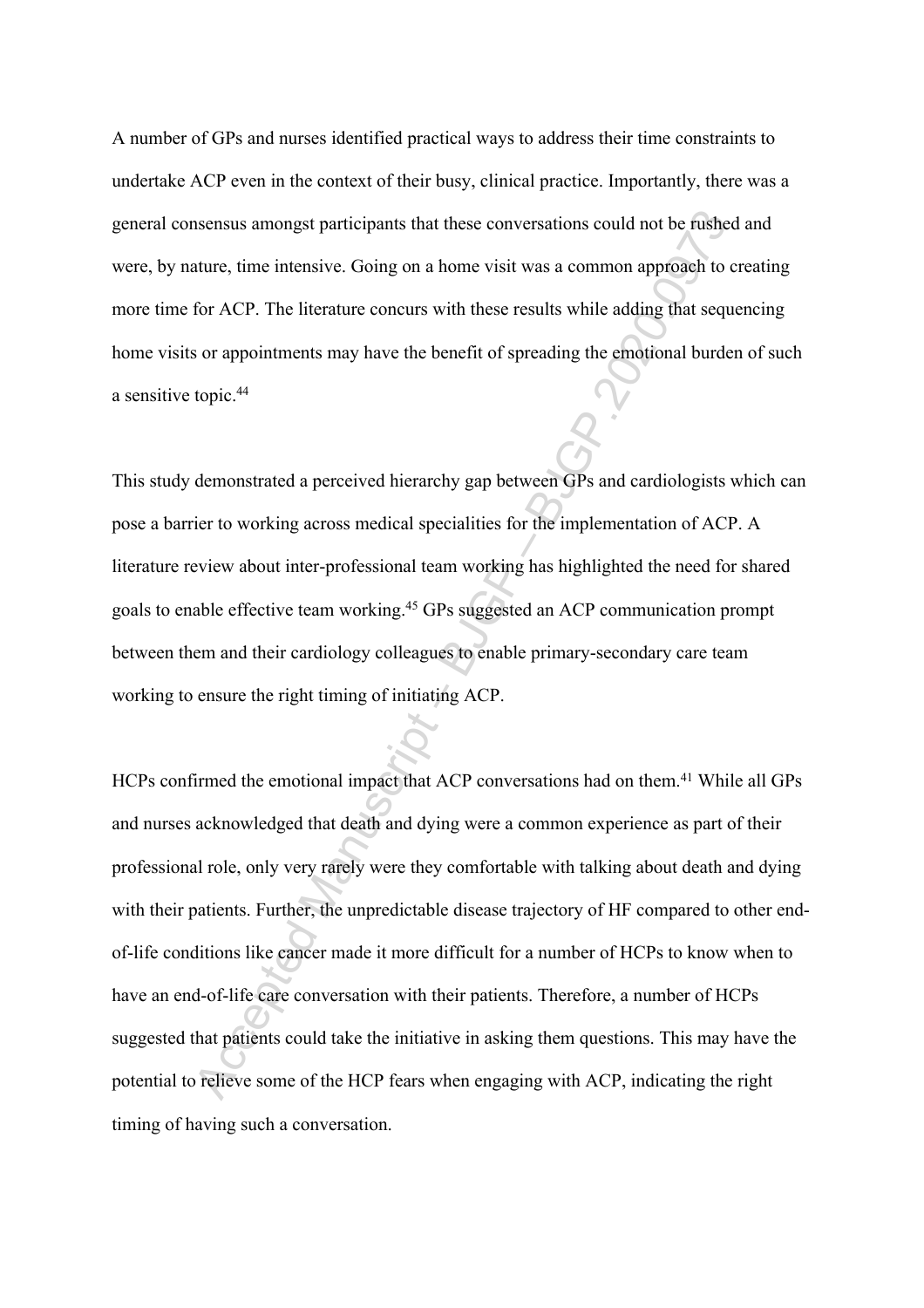### Implications for research and/or practice

These tools might mitigate against HCPs' fears of causing unnecessary ala<br>
alatform for ACP conversations to take place. Given the paucity of shared<br>
bls in HF,<sup>46</sup> thc nccd for their development second supported by this s Developing shared decision-making tools in HF or a prompt list for patients was advocated by HCPs. These tools might mitigate against HCPs' fears of causing unnecessary alarm and provide a platform for ACP conversations to take place. Given the paucity of shared decisionmaking tools in HF,<sup>46</sup> the need for their development seemed supported by this study. While these tools might be helpful, the literature also cautions against using them rigidly by allowing the conversation to degenerate into a tick box exercise.<sup>47</sup> ACP conversations need to remain person-centred and tailored to the individual patient<sup>48</sup>.

### **CONCLUSIONS**

This clinician interview series provided some key suggestions from GPs and nurses on how to overcome some barriers to their engagement with ACP in HF. HCPs recommended a prompt list for patients, a shared decision-making tool, a communication prompt between primary and secondary colleagues, and practice-based ACP training as approaches to improve their current practice. Findings from this research can contribute to the design of corresponding interventions to improve the implementation of ACP in HF.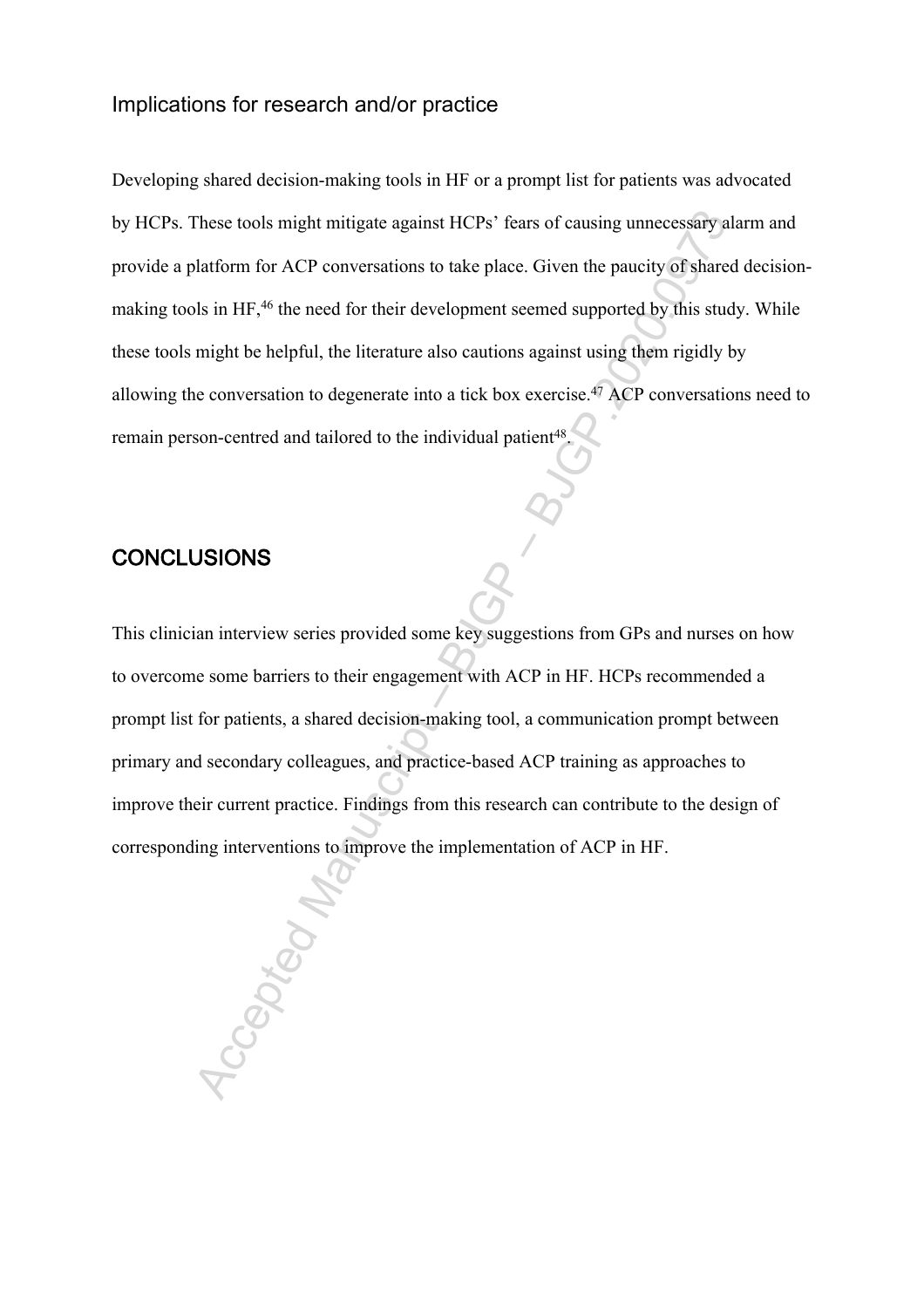### **DECLARATIONS**

### **Ethics and consent to participate**

This clinician interview study was reviewed by IDREC (UK) and granted ethical approval (**R44601/RE001**).

### **Consent for publication**

Consent for publication is not required as no individual person's data in any form is presented in the manuscript.

### **Availability of data and material**

All data generated or analyzed during this study are included in this published article and its supplementary information files.

### **Competing interests**

The author(s) declare no potential conflicts of interest with respect to the research, authorship, and /or publication of this article.

### **Funding**

This research and authors received no specific grant from any funding agency in the public, commercial, or not-for-profit sectors.

### **Authors' contributions**

The Corresponding Author has the right to grant on behalf of all authors and does grant on behalf of all authors, an exclusive licence and its Licensees to permit this article (if accepted) to be published in BJGP editions.

and consider the pearsel by IDREC (UK) and granted ethical<br>including interviews that it (R44601/RE001).<br>
at (R44601/RE001).<br> **Consider Manuscript.**<br>
And the manuscript.<br>
Application is not required as no individual person' The list of authors including the main author, Markus Schichtel (MS), and the coauthors, John I. MacArtney (JM), Bee Wee (BW), and Anne Marie Boylan (AMB) represents all those who can legitimately claim authorship by making a substantial contribution.

MS had the idea for the interview study, wrote the protocol, extracted, evaluated and analysed the data, wrote, critically revised and submitted the entire manuscript. JM critically supervised the conduct of the interview series and revised the entire manuscript. JM and BW critically revised the study protocol and contributed to the thematic analysis. AMB critically reviewed the manuscript and participated in the thematic analysis. All co-authors approved the version to be published.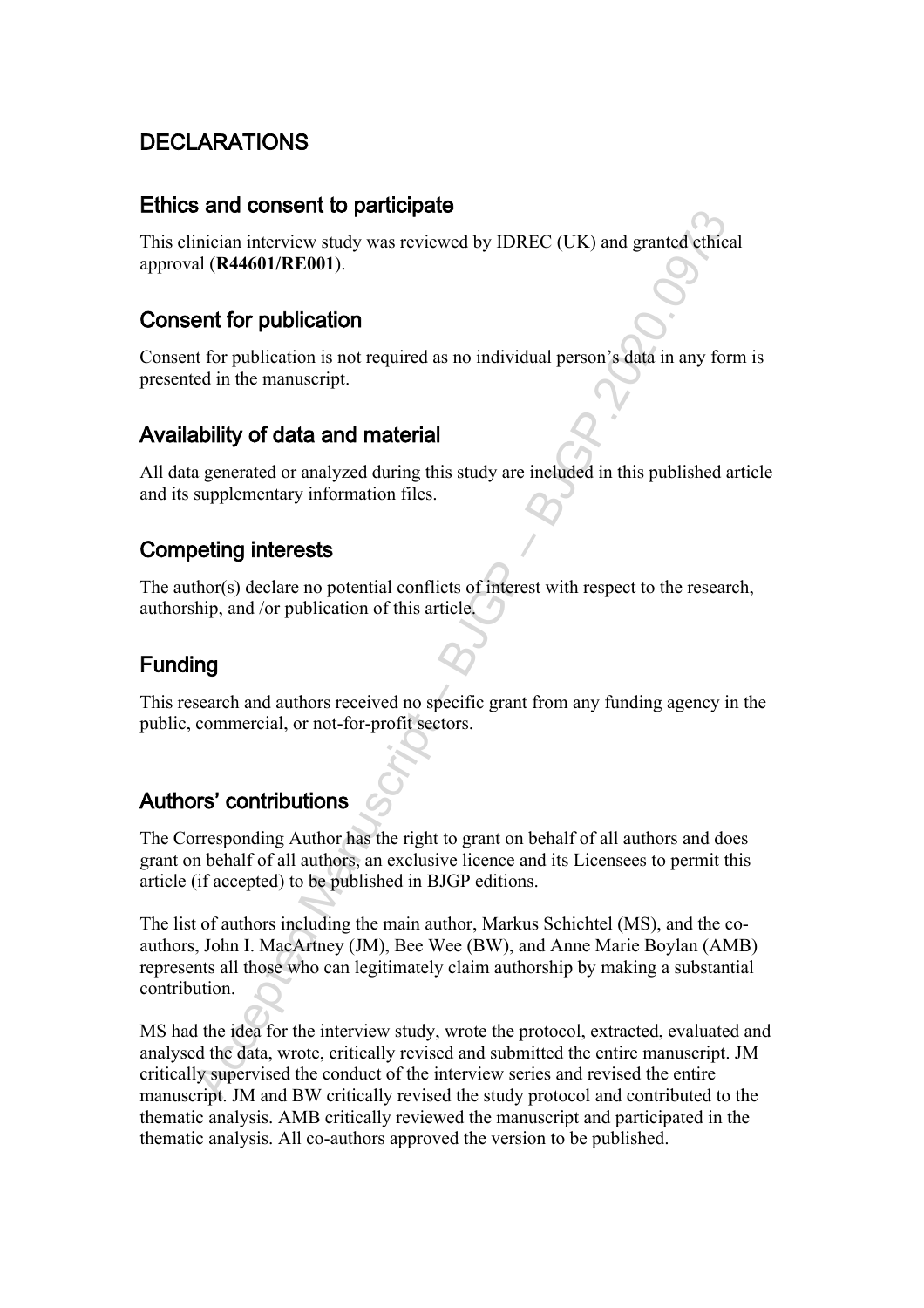### **Acknowledgements**

We thank all participating GPs and nurses who gave up their valuable time to make this study possible.

Accepted Manuscript – Buch – BJGP. 2009-3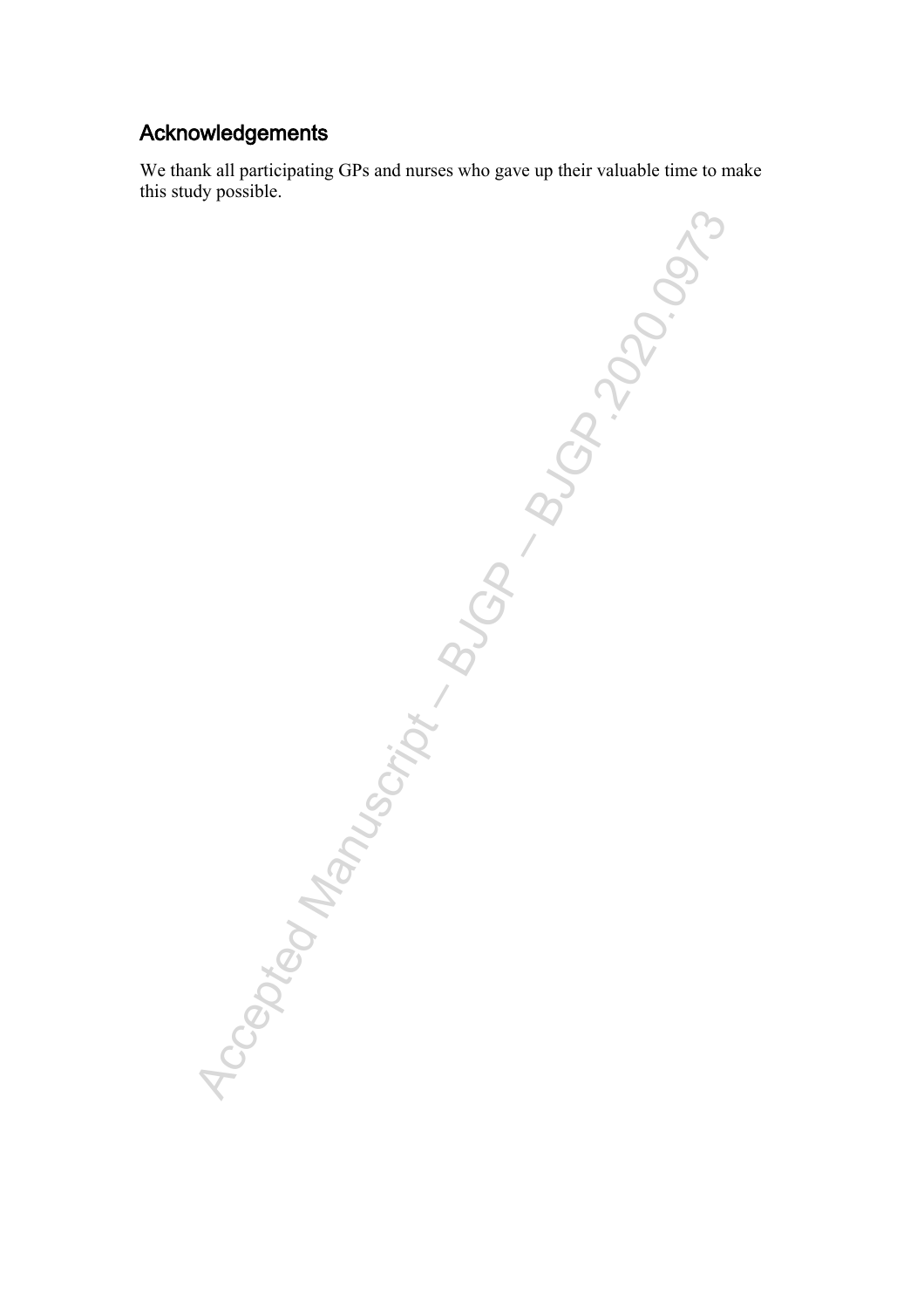### **REFERENCES**

- 1. Adler ED, Goldfinger JZ, Kalman J, et al. Palliative care in the treatment of advanced heart failure. *Circul* 2009;120(25):2597-606. doi: 10.1161/circulationaha.109.869123 [published Online First: 2009/12/23]
- 2. Metra M, Teerlink JR. Heart failure. *Lancet* 2017;390(10106):1981-95. doi: https://doi.org/10.1016/S0140-6736(17)31071-1
- 3. McIlvennan CK, Allen LA. Palliative care in patients with heart failure. *BMJ* 2016;353 doi: 10.1136/bmj.i1010
- 3, Coldinger 7L, Kalman I, et al. Palitair et ear in the treatment of advantations<br>
Ture. *Circui* 2009;120(25):2597-606. doi: 10.1161/circulationals 1.09.869]<br>
blished Online First: 2009/12/23]<br>
1, Territh JR. Heart fai 4. Ponikowski P, Voors AA, Anker SD, et al. 2016 ESC Guidelines for the diagnosis and treatment of acute and chronic heart failure: The Task Force for the diagnosis and treatment of acute and chronic heart failure of the European Society of Cardiology (ESC). Developed with the special contribution of the Heart Failure Association (HFA) of the ESC. *Eur J Heart Fail* 2016;18(8):891-975. doi: 10.1002/ejhf.592 [published Online First: 2016/05/22]
- 5. Yancy CW, Jessup M, Bozkurt B, et al. 2013 ACCF/AHA guideline for the management of heart failure: executive summary: a report of the American College of Cardiology Foundation/American Heart Association Task Force on practice guidelines. *Circul* 2013;128(16):1810-52. doi: 10.1161/CIR.0b013e31829e8807 [published Online First: 2013/06/07]
- 6. Allen LA, Stevenson LW, Grady KL, et al. Decision Making in Advanced Heart Failure. *A Scientific Statement From the American Heart Association* 2012;125(15):1928-52. doi: 10.1161/CIR.0b013e31824f2173
- 7. Johnson M, Green T, Taylor R. Heart failure and hospice care: How to make a difference. London: Hospice UK 2017.
- 8. Aiken LS, Butner J, Lockhart CA, et al. Outcome evaluation of a randomized trial of the PhoenixCare intervention: program of case management and coordinated care for the seriously chronically ill. *J Palliat Med* 2006;9(1):111-26. doi: 10.1089/jpm.2006.9.111 [published Online First: 2006/01/25]
- 9. Brännström M, Boman K. Effects of person-centred and integrated chronic heart failure and palliative home care. PREFER: a randomized controlled study. *Europ J of Heart Fail* 2014;16(10):1142-51. doi: 10.1002/ejhf.151
- 10. Sudore RL, Lum HD, You JJ, et al. Defining Advance Care Planning for Adults: A Consensus Definition From a Multidisciplinary Delphi Panel. *J Pain and Sympt Manage*;53(5):821-32.e1. doi: 10.1016/j.jpainsymman.2016.12.331
- 11. Mitchell S, Loew J, Millington-Sanders C, et al. Providing end-of-life care in general practice: findings of a national GP questionnaire survey. *BJGP;* 2016;66(650):e647 e53. doi: 10.3399/bjgp16X686113
- 12. Gadoud A, Kane E, Macleod U, et al. Palliative care among heart failure patients in primary care: a comparison to cancer patients using English family practice data. *PLoS One* 2014;9(11):e113188. doi: 10.1371/journal.pone.0113188 [published Online First: 2014/11/26]
- 13. Stuart B. The nature of heart failure as a challenge to the integration of palliative care services. *CurrOp in SPC;* 2007;1(4):249-54. doi: 10.1097/SPC.0b013e3282f283b6
- 14. Hancock HC, Close H, Fuat A, et al. Barriers to accurate diagnosis and effective management of heart failure have not changed in the past 10 years: a qualitative study and national survey. *BMJ Open* 2014;4(3):e003866. doi: 10.1136/bmjopen-2013- 003866 [published Online First: 2014/04/03]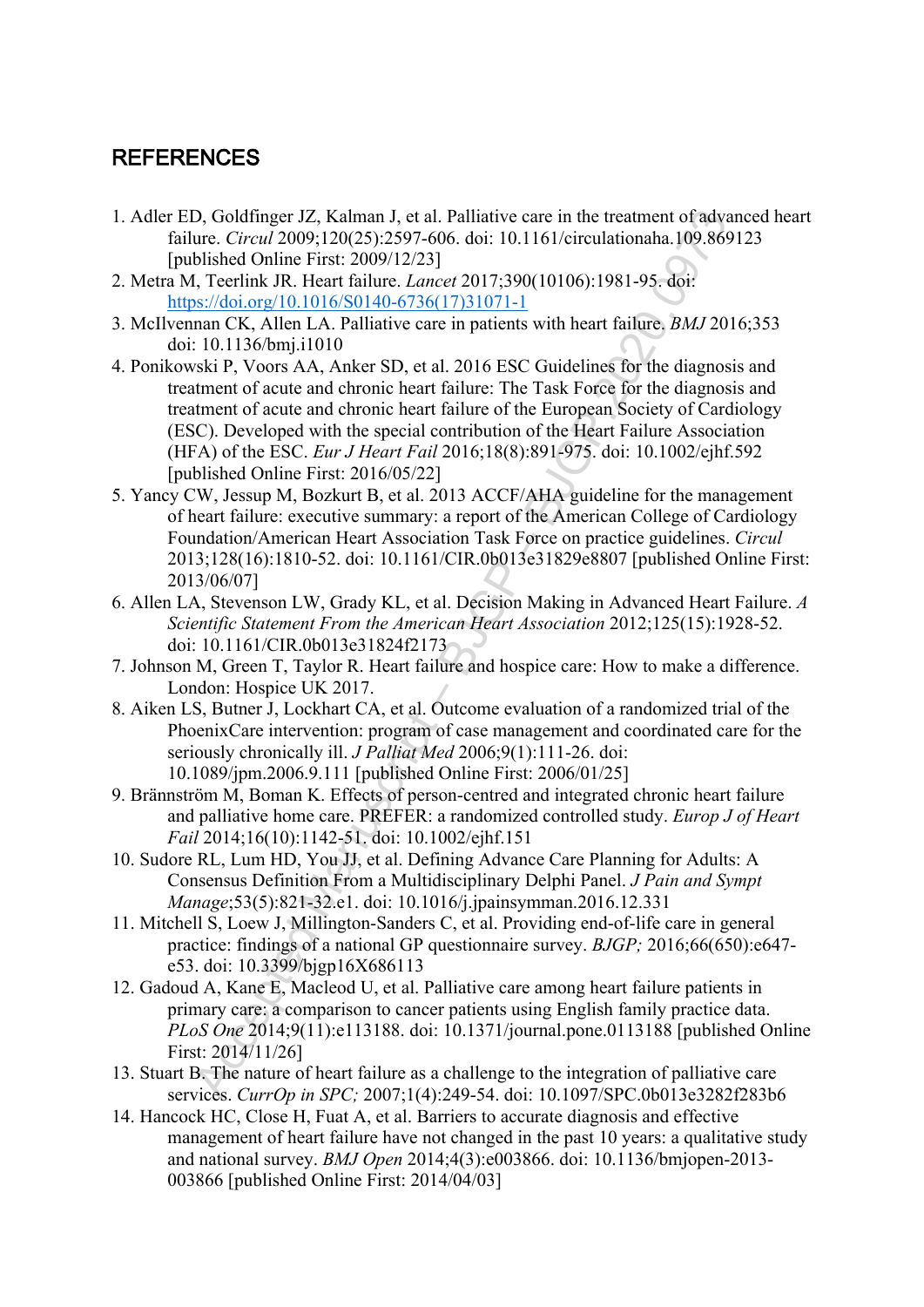- 15. Cheang MH, Rose G, Cheung CC, et al. Current challenges in palliative care provision for heart failure in the UK: a survey on the perspectives of palliative care professionals. *Open Heart* 2015;2(1):e000188. doi: 10.1136/openhrt-2014-000188 [published Online First: 2015/01/30]
- 16. Dunne K, Sullivan K, Kernohan G. Palliative care for patients with cancer: district nurses' experiences. *J Adv Nurs* 2005;50(4):372-80. doi: 10.1111/j.1365-2648.2005.03402.x [published Online First: 2005/04/22]
- 17. Burt J, Shipman C, Addington-Hall J, et al. Nursing the dying within a generalist caseload: a focus group study of district nurses. *Int J Nurs Stud* 2008;45(10):1470-8. doi: 10.1016/j.ijnurstu.2008.01.003 [published Online First: 2008/03/04]
- 18. Malcomson H, Bisbee S. Perspectives of healthy elders on advance care planning. *J Am Acad Nurs Pract* 2009;21(1):18-23. doi: 10.1111/j.1745-7599.2008.00369.x
- 19. Zou H, Chen Y, Fang W, et al. Identification of factors associated with self-care behaviors using the COM-B model in patients with chronic heart failure. *Eur J Cardiovasc Nurs* 2017;16(6):530-38. doi: 10.1177/1474515117695722 [published Online First: 2017/08/02]
- 20. Herber OR, Atkins L, Störk S, et al. Enhancing self-care adherence in patients with heart failure: a study protocol for developing a theory-based behaviour change intervention using the COM-B behaviour model (ACHIEVE study). *BMJ open* 2018;8(9):e025907-e07. doi: 10.1136/bmjopen-2018-025907
- 21. Peck V, Valiani S, Tanuseputro P, et al. Advance care planning after hospital discharge: qualitative analysis of facilitators and barriers from patient interviews. *BMC pall care* 2018;17(1):127-27. doi: 10.1186/s12904-018-0379-0
- 22. Pilch M, Lunt V, May P, et al. Facilitators and barriers to stakeholder engagement in advance care planning for older adults in community settings: a hybrid systematic review protocol [version 1; peer review: 1 approved, 1 approved with reservations]. *HRB Open Research* 2020;3(38) doi: 10.12688/hrbopenres.13082.1
- **Example 1.1**<br>
A. Followin R., Refinding O. Fallative case for patients with cancele, and<br>
A. Following 2005;50(4)-372-80. doi: 10.11111/j.1365-2648/2005.<br>
blished Olnine First: 2005/04/3-221<br>
Shippan C. Addington-Hall J. 23. Schellinger S, Sidebottom A, Briggs L. Disease specific advance care planning for heart failure patients: implementation in a large health system. *J Palliat Med* 2011;14(11):1224-30. doi: 10.1089/jpm.2011.0105 [published Online First: 2011/08/30]
- 24. Rocque GB, Dionne-Odom JN, Sylvia Huang CH, et al. Implementation and Impact of Patient Lay Navigator-Led Advance Care Planning Conversations. *J Pain Sympt Manage* 2017;53(4):682-92. doi: 10.1016/j.jpainsymman.2016.11.012 [published Online First: 2017/01/08]
- 25. Gabbard J, Pajewski NM, Callahan KE, et al. Advance care planning for vulnerable older adults within an Accountable Care Organization: study protocol for the IMPACT randomised controlled trial. *BMJ Open* 2019;9(12):e032732. doi: 10.1136/bmjopen-2019-032732 [published Online First: 2019/12/18]
- 26. De Vleminck A, Houttekier D, Pardon K, et al. Barriers and facilitators for general practitioners to engage in advance care planning: a systematic review. *Scan J Prim H Care* 2013;31(4):215-26. doi: 10.3109/02813432.2013.854590 [published Online First: 2013/12/05]
- 27. Schichtel M, Wee B, MacArtney JI, et al. Clinician barriers and facilitators to heart failure advance care plans: a systematic literature review and qualitative evidence synthesis. *BMJ SPC;* 2019:bmjspcare-2018-001747. doi: 10.1136/bmjspcare-2018- 001747
- 28. Detering K, Silvester W, Corke C, et al. Teaching general practitioners and doctors-intraining to discuss advance care planning: evaluation of a brief multimodality education programme. *BMJ SPC;*2014 doi: 10.1136/bmjspcare-2013-000450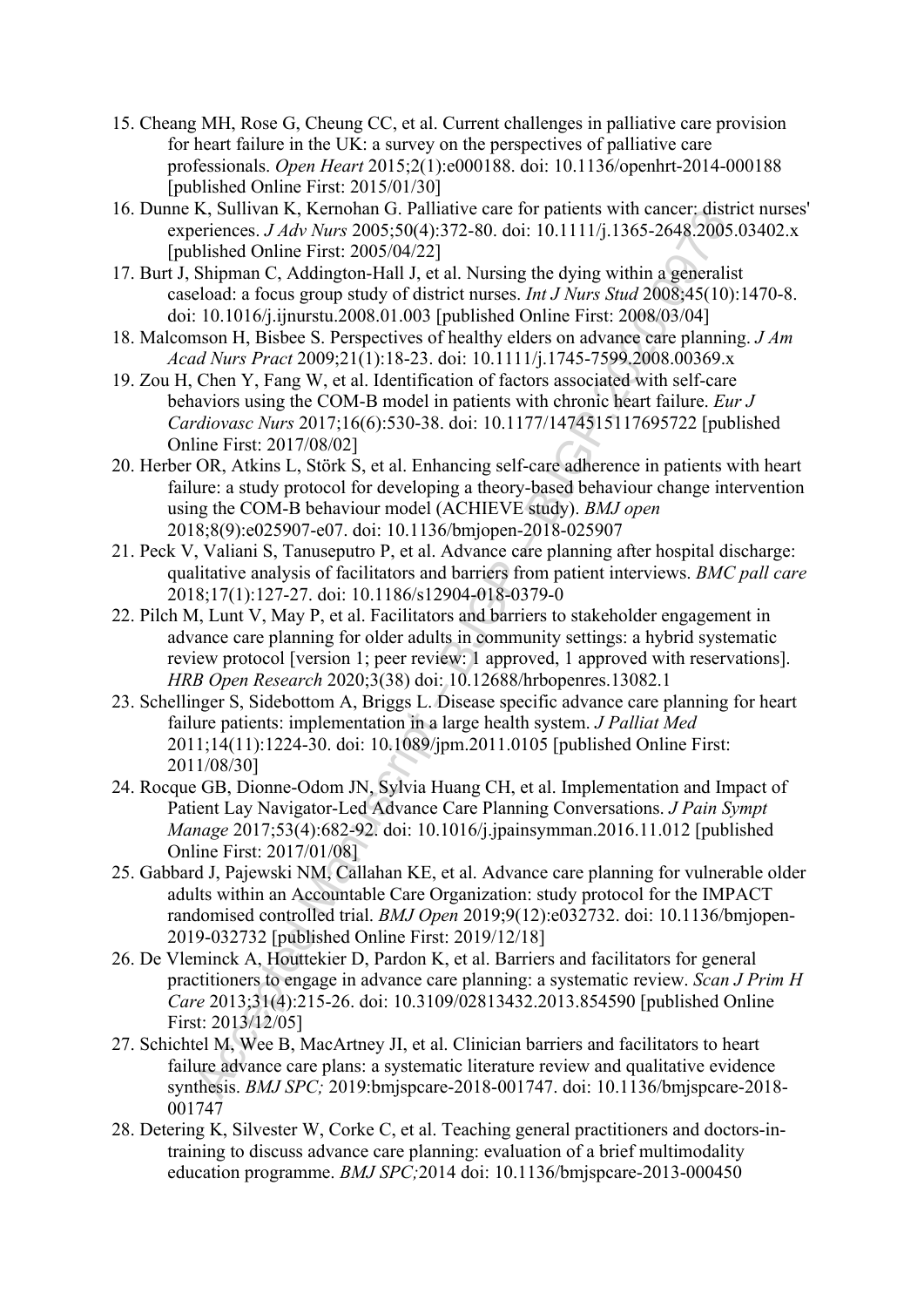- 29. Arditi C, Rege-Walther M, Durieux P, et al. Computer-generated reminders delivered on paper to HCPs: effects on professional practice and healthcare outcomes. *Cochr Database Syst Rev* 2017;7:CD001175. doi: 10.1002/14651858.CD001175.pub4 [published Online First: 2017/07/07]
- 30. Steinmo S, Fuller C, Stone SP, et al. Characterising an implementation intervention in terms of behaviour change techniques and theory: the "Sepsis Six" clinical care bundle. *Implement Sci* 2015;10 doi: 10.1186/s13012-015-0300-7
- 31. DeJonckheere M, Vaughn LM. Semistructured interviewing in primary care research: a balance of relationship and rigour. *Fam Med ComHealth* 2019;7(2):e000057. doi: 10.1136/fmch-2018-000057
- 32. Glaudemans JJ, Moll van Charante EP, Willems DL. Advance care planning in primary care, only for severely ill patients? A structured review. *Fam Pract* 2015;32(1):16-26. doi: 10.1093/fampra/cmu074 [published Online First: 2014/11/09]
- 33. Patton MQ. Qualitative Research and Evaluation Methods. London: Sage Publications 2002.
- 34. Carlsen B, Glenton C. What about N? A methodological study of sample-size reporting in focus group studies. *BMC Med Res Methodol* 2011;11(1):26. doi: 10.1186/1471- 2288-11-26
- 35. Given L. The SAGE Encyclopedia of Qualitative Research Methods. 2008 doi: 10.4135/9781412963909
- 36. Braun V, Clarke V. Using thematic analysis in psychology. *Qual Res in Psych;*  2006;3(2):77-101. doi: 10.1191/1478088706qp063oa
- 37. Mauthner NS, Doucet A. Reflexive Accounts and Accounts of Reflexivity in Qualitative Data Analysis. *Sociology* 2003;37(3):413-31. doi: 10.1177/00380385030373002
- 38. Dwyer SC, Buckle JL. The Space Between: On Being an Insider-Outsider in Qualitative Research. *Internat J of Qual Method* 2009;8(1):54-63. doi: 10.1177/160940690900800105
- 39. Mullick A, Martin J, Sallnow L. An introduction to advance care planning in practice. *BMJ : British Medical Journal* 2013;347 doi: 10.1136/bmj.f6064
- 40. Schichtel M, Wee B, Perera R, et al. The Effect of Advance Care Planning on Heart Failure: a Systematic Review and Meta-analysis. *J Gen Intern Med* 2020;35(3):874- 84. doi: 10.1007/s11606-019-05482-w [published Online First: 2019/11/14]
- 41. Seymour J, Almack K, Kennedy S. Implementing advance care planning: a qualitative study of community nurses' views and experiences. *BMC Pall Care;* 2010;9(1):4. doi: 10.1186/1472-684x-9-4
- 42. Chan CWH, Ng NHY, Chan HYL, et al. A systematic review of the effects of advance care planning facilitators training programs. *BMC Health Serv Res* 2019;19(1):362. doi: 10.1186/s12913-019-4192-0 [published Online First: 2019/06/09]
- os, runet C, solotes *D*; et al. Characterising an imperimentation intervention of S, runet C, solotes *D*; *PHemeral Characterising CD*, the "Sepsis Six" climical club-*Imperinent Sci* 2015;10 doi: 10.1186/s13012-015520. 43. Zwarenstein M, Goldman J, Reeves S. Interprofessional collaboration: effects of practicebased interventions on professional practice and healthcare outcomes. *Cochr Database Syst Rev* 2009(3):Cd000072. doi: 10.1002/14651858.CD000072.pub2 [published Online First: 2009/07/10]
- 44. Lum HD, Sudore RL. Advance Care Planning and Goals of Care Communication in Older Adults with Cardiovascular Disease and Multi-Morbidity. *Clin Geriatr Med* 2016;32(2):247-60. doi: 10.1016/j.cger.2016.01.011 [published Online First: 2016/02/18]
- 45. Xyrichis A, Lowton K. What fosters or prevents interprofessional teamworking in primary and community care? A literature review. *Int J Nurs Stud* 2008;45(1):140-53. doi: 10.1016/j.ijnurstu.2007.01.015 [published Online First: 2007/03/27]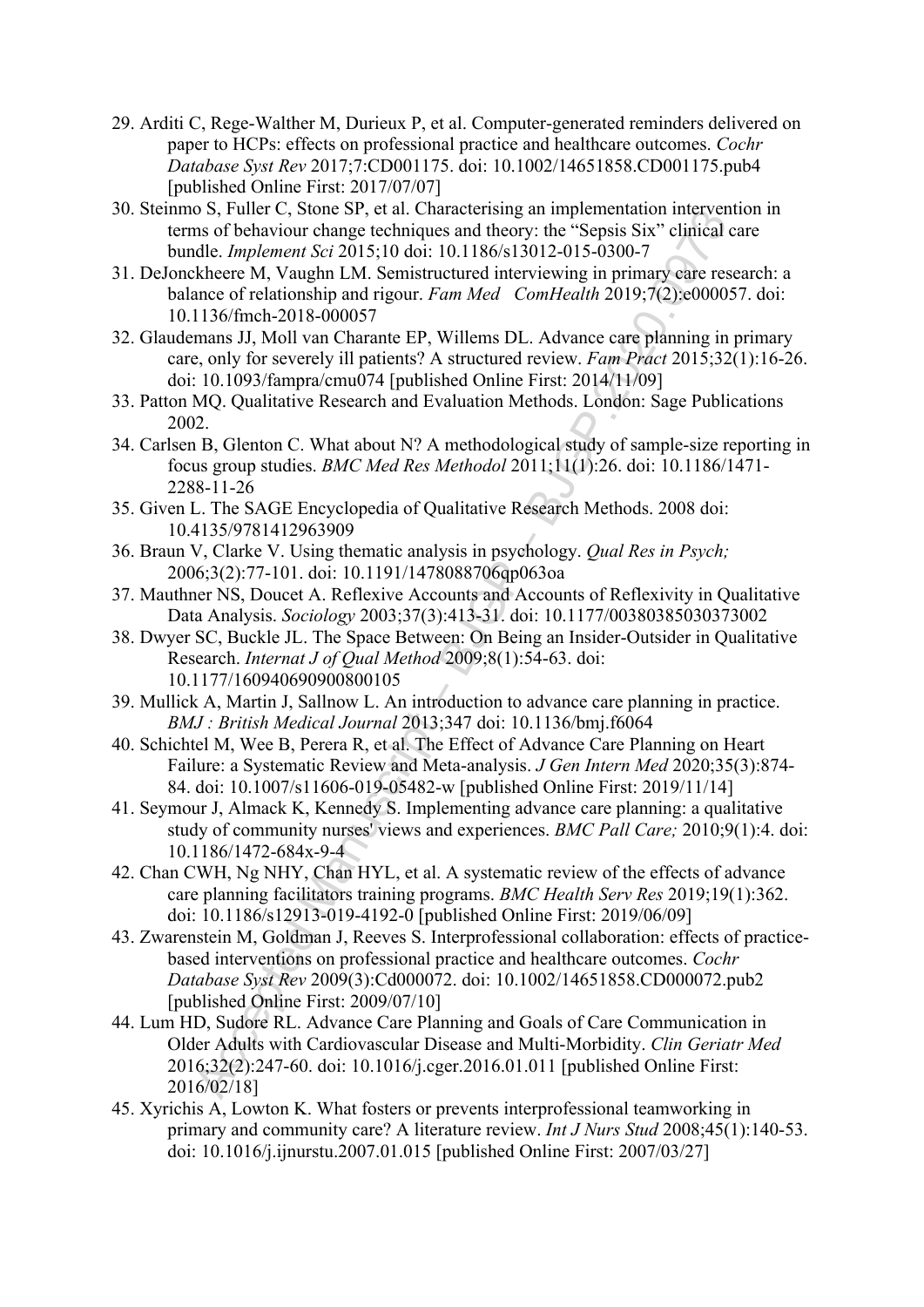- 46. Kane PM, Daveson BA, Ryan K, et al. Feasibility and acceptability of a patient-reported outcome intervention in chronic heart failure. *BMJ SPC;* 2017;7(4):470-79. doi: 10.1136/bmjspcare-2017-001355
- 47. Johnson SB, Butow PN, Kerridge I, et al. Patient autonomy and advance care planning: a qualitative study of oncologist and palliative care physicians' perspectives. *Supp care in cancer;* 2018;26(2):565-74. doi: 10.1007/s00520-017-3867-5 [published Online First: 2017/08/30]
- 48. Ke LS, Huang X, Hu WY, et al. Experiences and perspectives of older people regarding advance care planning: A meta-synthesis of qualitative studies. *Pall Med;*  2017;31(5):394-405. doi: 10.1177/0269216316663507 [published Online First: 2016/08/16]

manus status qui oncologist and paramete care physicals respectives.<br>
arcepted Manuscript – BJGP.2020.000250.4017.3867-5 published C<br>
Accepted Manuscript – BJGP.2020.000250.4017.3867-5 published C<br>
Huang X, Hu WY, et al. E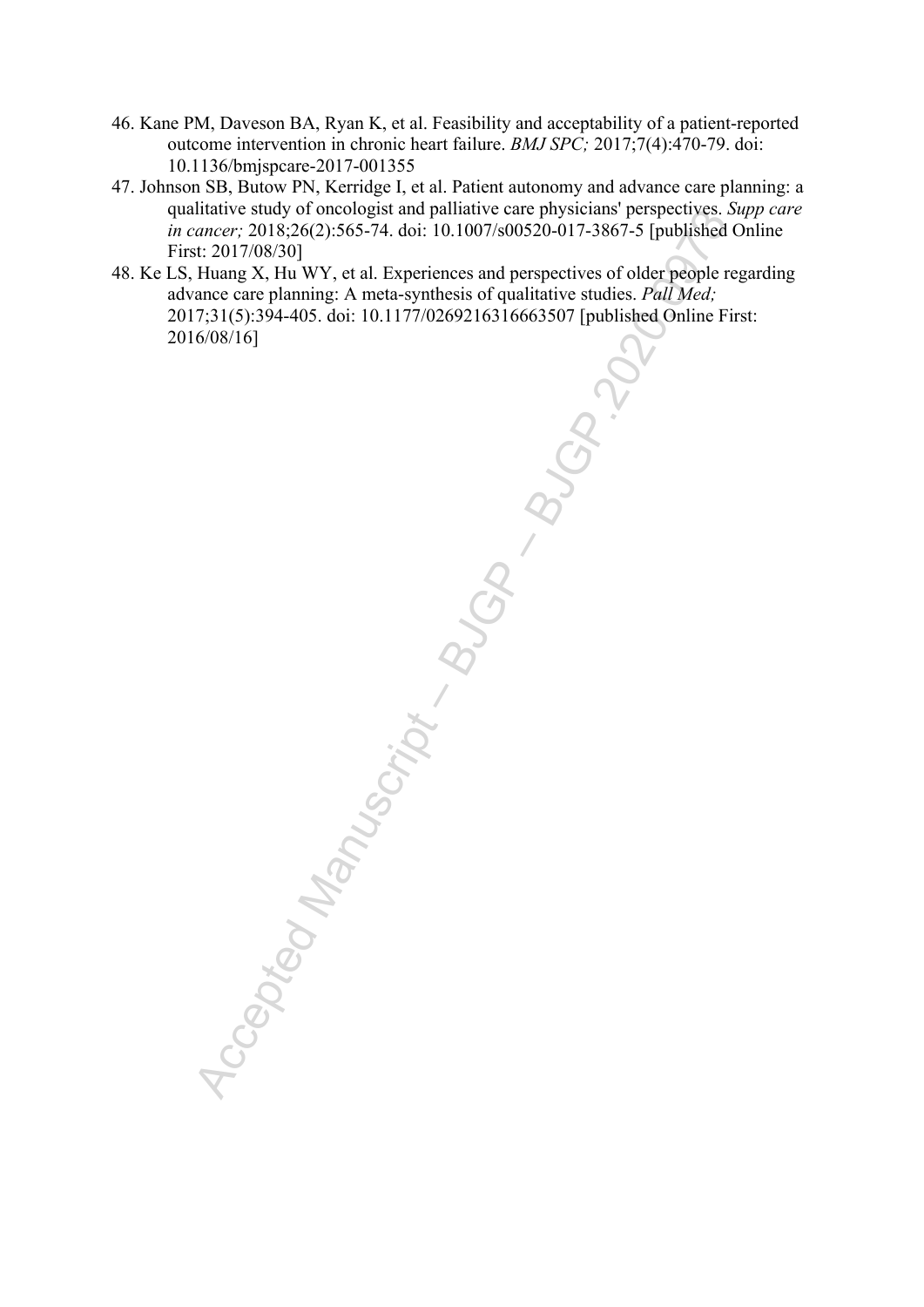

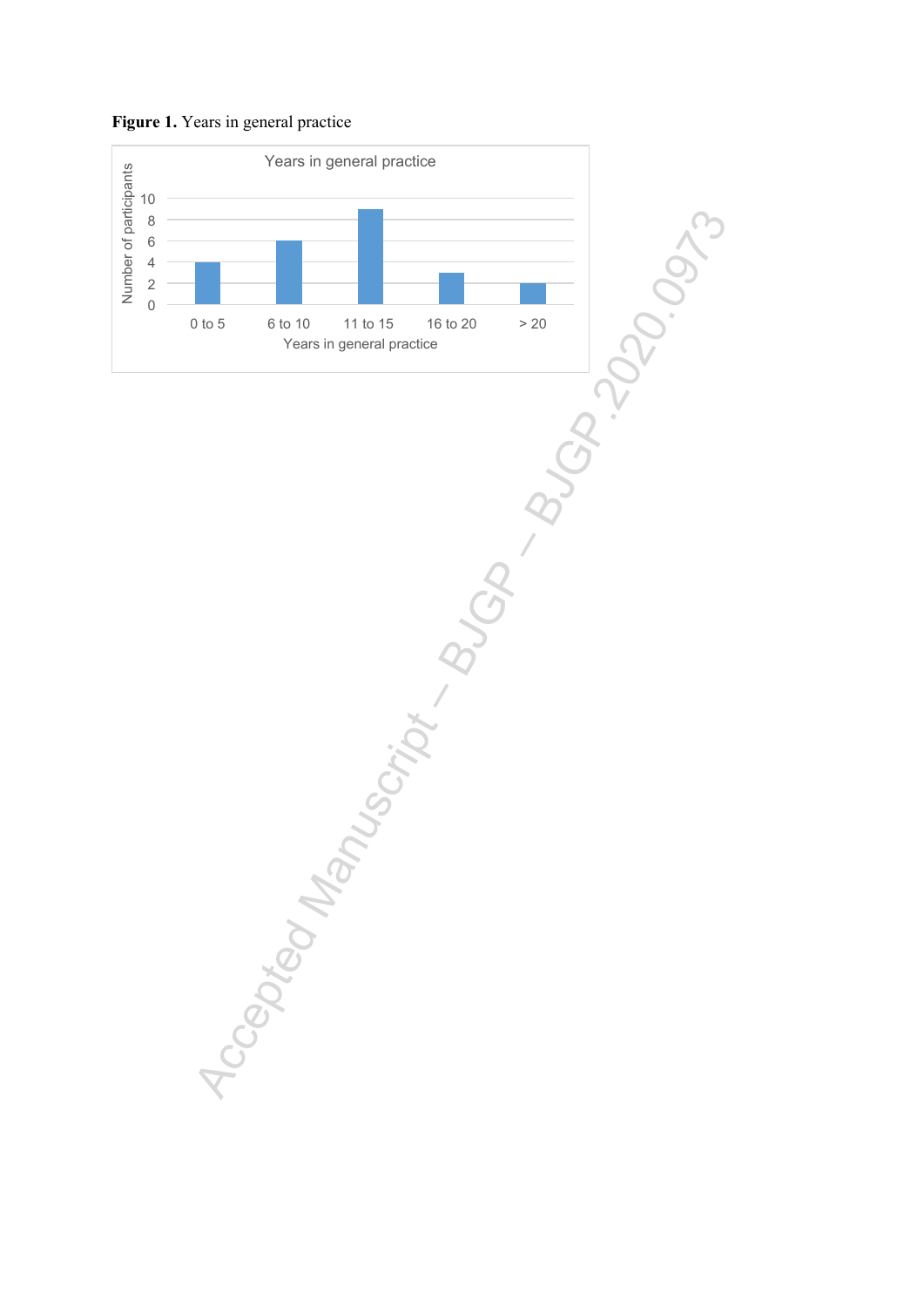